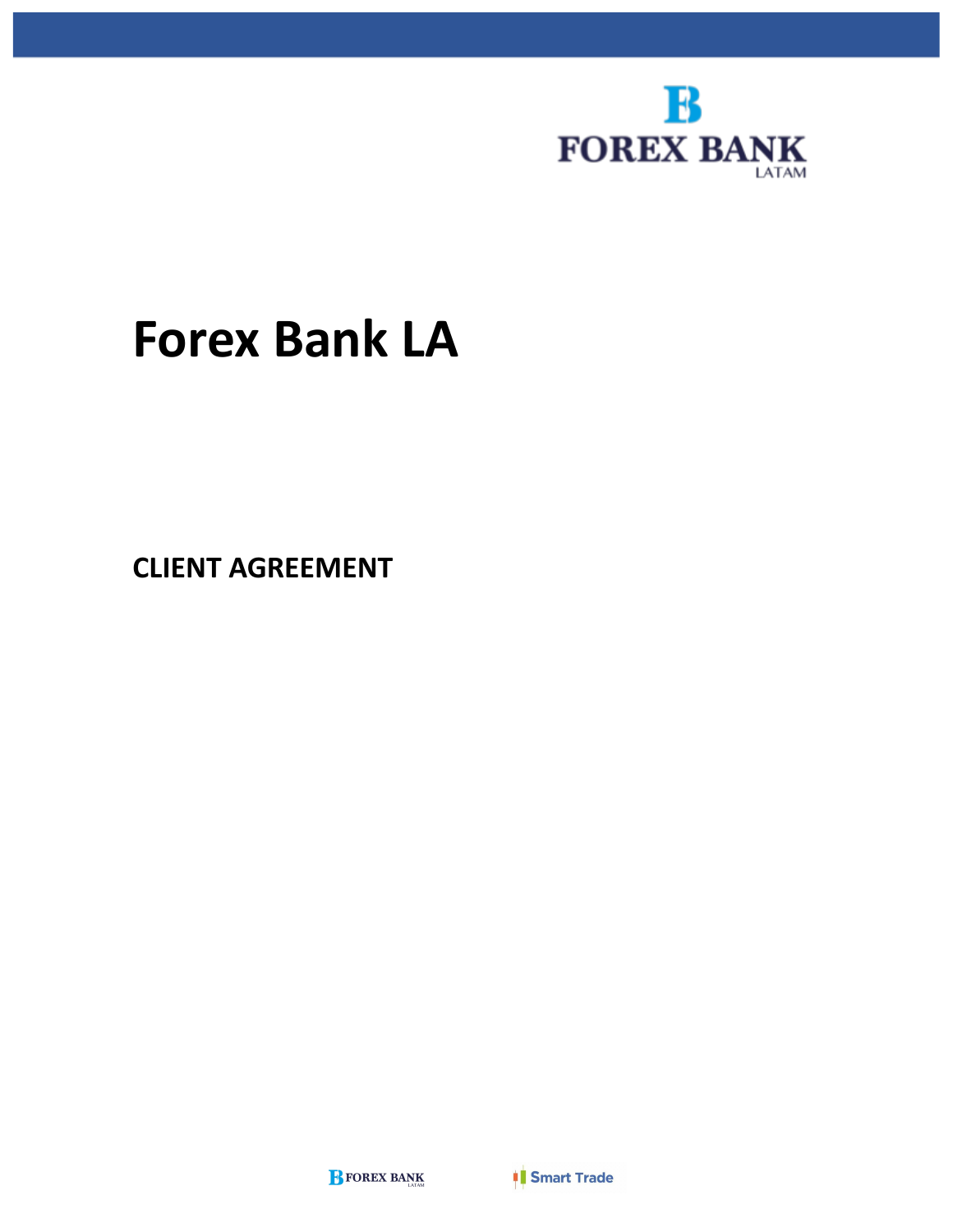

# **CLIENT AGREEMENT**

**Forex Bank LA** financials assets Broker, managed by **CryptoMargen LLC** registered in Saint Vincent an the Grenadines, Registration Number 315/20, and regulated according to Financial Services Authority (SVGFSA) folio 808/2020 of Saint Vincent and the Grenadines, Kingstown, member of the British Commonwealth of Nations - Address: 305 Griffith Corporate Center, Beachmont, Kingstown, and **Smart Trade Company SA** incorporated in Panama with registration number 2,513 Law 32/1927 and Decree Law 5/1997. Address: Punta Colón 2000 Piso 37, Panama City , operates the brand Forex Bank LA hereinafter referred to as the Company, offers services of conversion arbitrage operations in the international Forex Market and derivatives markets to any juridical entity or individual, hereinafter referred to as the Client in the order and on the terms governed by this Agreement.

This Agreement is a web-based document which does not need to be signed. The Agreement comes into effect at the moment of acceptance by the Client.

This Agreement can be translated into all languages of the Company's website at [www.forexbankla.com.](http://www.forexbankla.com/) The translation will have an informative character. In case of any discrepancy between the English version of the Agreement and its translation, the English version shall take priority over other language versions. If one or more of the provisions set out in this Agreement should be considered to be invalid or unenforceable, the validity and legality of the remaining provisions contained herein shall not in any way be affected.

The Client accepts this Agreement fully and unconditionally when he/she:

— **fills in Registration Form** to open a trading account with the Company, available on free access terms at the Company's official website.

— **makes a deposit in his/her trading account** in the manner prescribed by the Company.

## **Glossary**

**Active account** – Client's current account used in the course of the last 90 days.

**Advisor** – Trading account's control algorithm in the form of a program in specialized language "MetaQuotes Language", which sends requests and orders to the server using Client's Terminal.

**Arbitrage transaction** – an operation which consists in buying assets on one market and at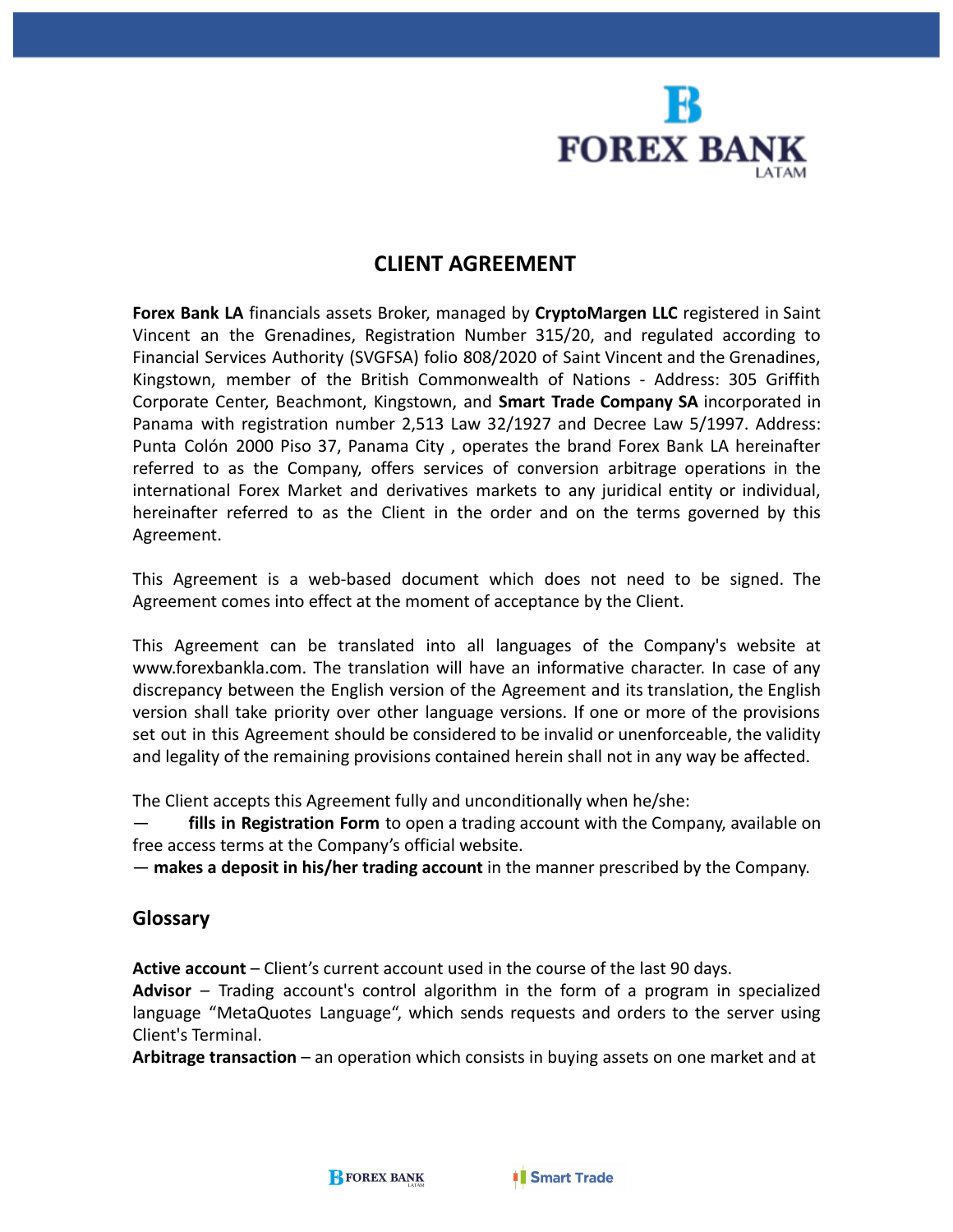

the same time selling its counterpart on another market. It locks the difference in the value of these assets on different markets. It's evident that the portfolio value remains roughly the same regardless of the further market movements, as the counter transactions cover each other. Next, as soon as the change in the price difference turns in Client's favor, the counter arbitrage transaction is conducted in order to fix the profit. A transaction consisting only in buying (selling) financial assets on one market without selling (buying) them on another market can also be regarded as an arbitrage transaction, provided that there is a considerable price gap between the quotes of these interconnected markets at the moment of opening or closing the transaction.

**Ask** – higher price of a quote; price at which the Client buys.

**Assets, total** – Equity in the Main trading account shown in the Client's Profile.

**Available for operations** – Free margin in the Main Trading account.

**Balance** – total result of all completed financial transactions and withdrawal/deposit operations.

**Base currency** – currency of the account, in which all balances, commission fees and charges are denominated for both Client's Terminal and Client's Profile.

**Bid** – lower price of a quote; price at which the Client sells.

**Client** – individual or juridical entity, registered in the Client's Profile, conducting conversion arbitrage operations with the Company at the quotes provided by the Company.

**Client's log file** – a file created in the Client's terminal which instantly records all requests and orders sent by the Client.

**Client's Profile** – secure area at the Company's official site designed to provide access to all main account operations and interaction between the Client and the Company in accordance with inbuilt software algorithm.

**Client's termin**al – software version of MetaTrader x.xxx, with the help of which the Client can obtain online information about financial markets (to the extent determined by the Company), carry out technical analysis of markets, conduct trading operations, place, modify, delete orders, and receive messages from the Company.

**Commission** – a profit share expressed in monetary terms and transferred from the Copy Trader's account to the Trader's account once every 24 hours automatically.

**Company** – juridical entity, responsible for providing transactions execution and making payments to the Client in accordance with this Agreement.

**Company's working time** – period of time during the working week, when the Trading Platform provides execution of transactions on standard currency contracts. Exceptions are weekends, holidays, temporary changes within the Company and intervals when service is not available due to technical reasons; in this case the Company shall assume measures to notify the Client of changes in the working hours and enable the Client to eliminate arising risks.

**Contract specifications** – basic trading conditions (spread, lot size, minimum volume of

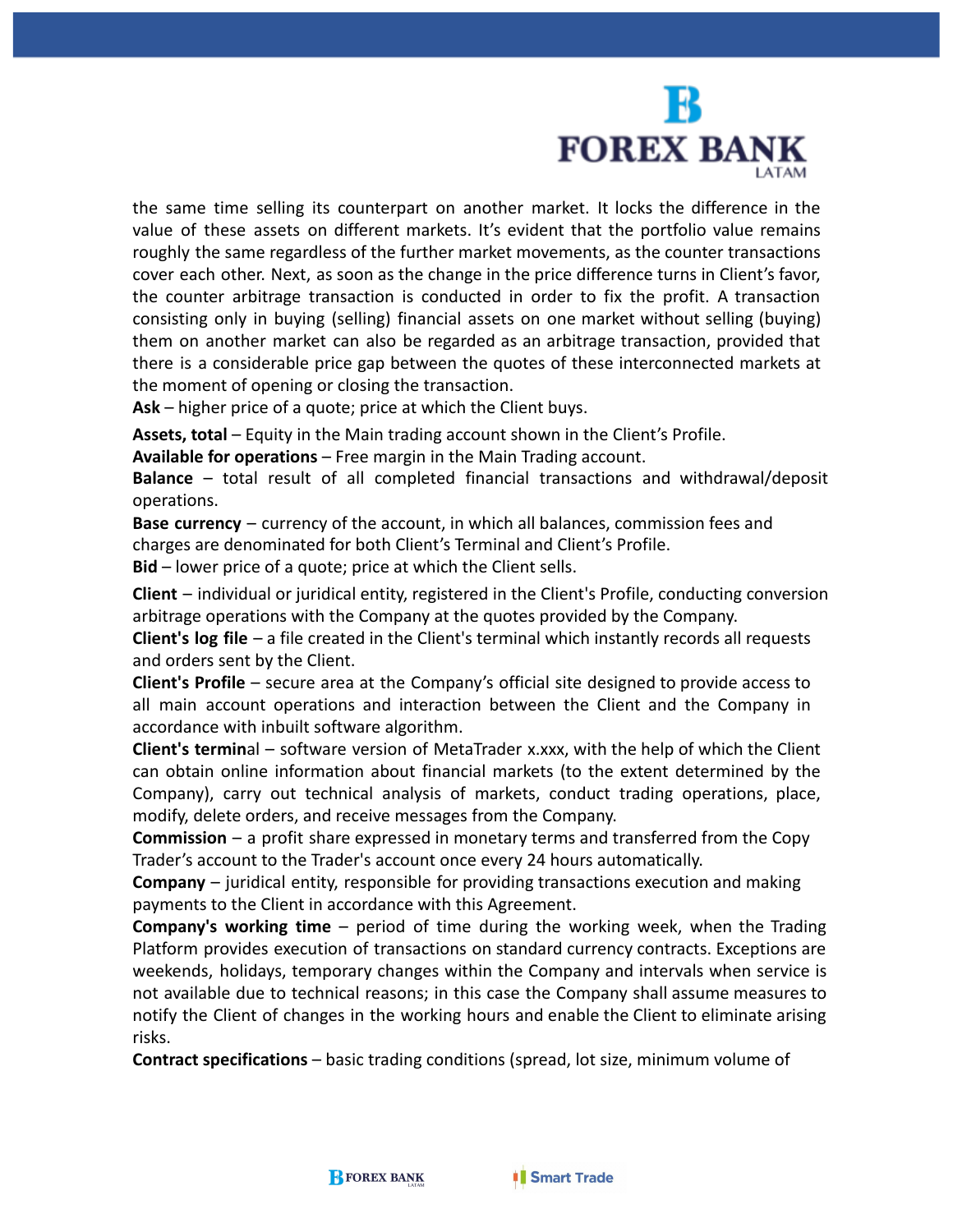

trading operation, a step change in the volume of trading transactions, initial margin, margin for bocked positions, etc.) for each instrument.

**Copy settings** – parameters of the Copy Trader's account which define the rules of Copy trading.

**Copy Stop Terms** – a parameter of Copy settings which defines the maximum amount of loss or profit in relation to Amount to copy. Once this level achieved, the Trader's trades copied earlier are closed and copying of new trades is suspended.

**Copy Trader** – Client who copies Traders' trades.

**Copying a fixed size of each trade** – а copy type that implies that the volume of a trade copied onto the Copy Trader's Account is always identical to the volume pre-set in lots in Copy Settings.

**Copying a predefined percent of each trade** – a copy type that implies that the volume of a trade copied onto the Copy Trader's account is identical to a pre-set percentage of the volume of the respective trade on the Trader's account.

**Copying in proportion to Copy Trader's equity** – a copy type that implies that the volume of a trade copied onto the Copy Trader's account is defined by the ratio of the Amount to Copy to the equity in the Trader's account.

**Copying/Copy/Copy trading** – opening/closure of a trade in the Copy Trader's account right after an opening/closure of a trade in the Trader's account which has the same direction as the Trader's trade and whose parameters are dependent on Copy settings.

**Current price** – the last actual price at the moment of processing the order.

**Current variation** – unfixed profit or loss in all open trades in the Main Trading account. **Developer** – Company "MetaQuotes Software Corp", the developer of the trading platform. **Equity** – secured portion of the Client's deposit with the account of open positions which is boun to Balance and Floating (Profit/Loss) with the help of the following formula: Balance

+ Floating

+ Swap. These are the funds on the Client's account decreased by the amount of the current loss on the open positions and increased by the amount of the current profit on the open positions.

**Equity used** – Margin in the Main Trading account.

**Flow of Quotes** – sequence of quotes for each instrument in the trading platform.

**Force Majeure –** events that cannot be foreseen and prevented. As a rule, these are: natural disasters, wars, acts of terrorism, acts of government, legislative or executive authorities, hacker attacks, and other unlawful acts against servers resulting in destabilization of the market(s) where of 1 or several trading instruments are traded.

**Free Margin –** funds which are not used as margin for open positions. It is calculated as follows: Free Margin = Equity minus Margin.

**Hedge Margin** – deposit required by the Company to open and maintain hedged positions and indicated in contract specifications for each instrument.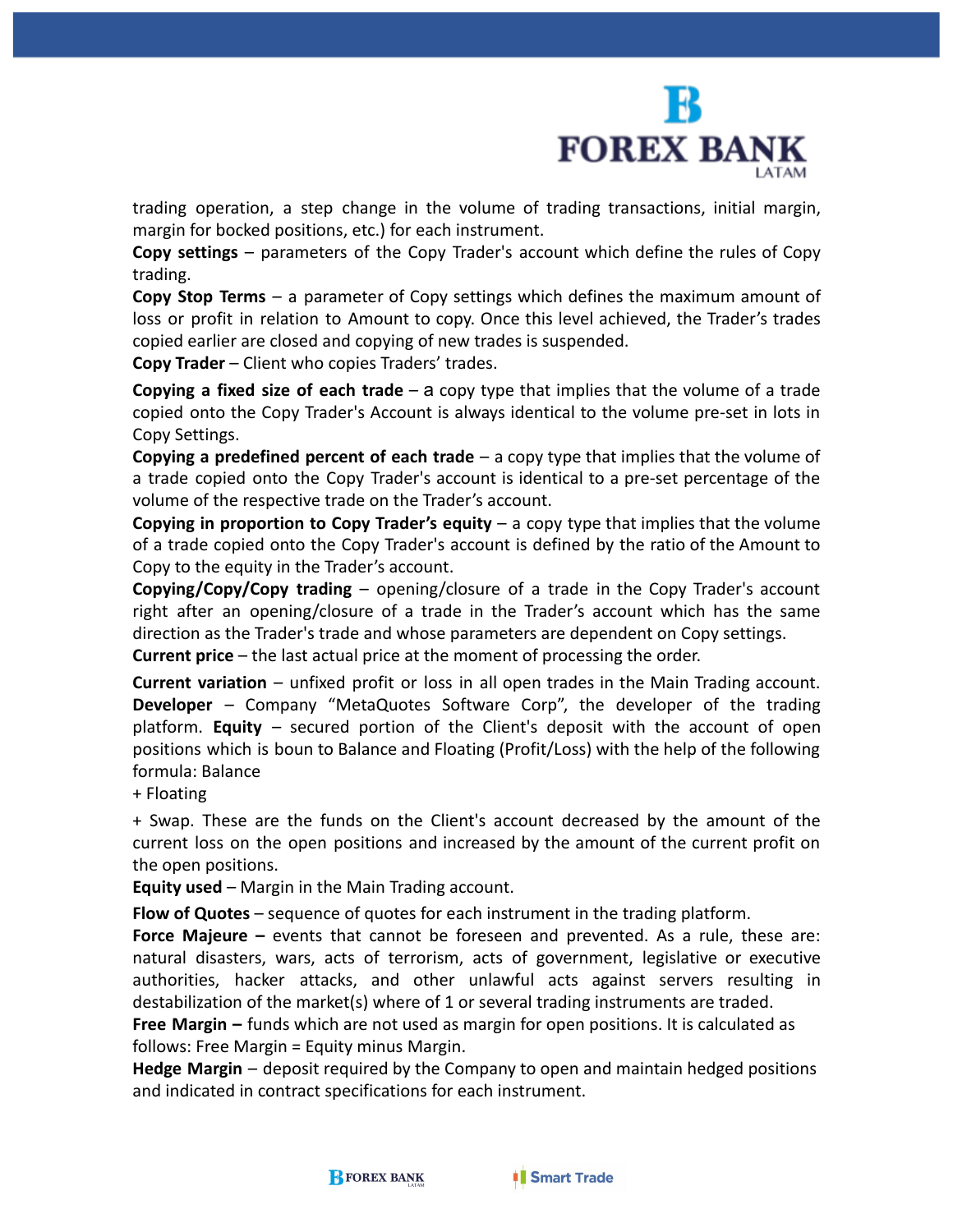

**Main Trading Account** – a Trading account used for Trading and Non-trading operations within the Client's Profile and/or shown in Traders' Rating.

**Margin** – money deposit required by the Company to open and maintain positions. **Margin Level** – indication showing the state of the account. It is calculated as follows: (Equity/Margin)\*100%.

**Margin Trading** – conducting of arbitrage operations with contracts on currencies in which the volume of open positions exceeds several times the size of the variation margin.

Market Execution – Type of order execution when the Company makes a decision concerning the execution price without preliminary agreement with the Client. Sending a market order in this mode implies accepting beforehand a price at which the order will be executed.

**Market opening** – resumption of trading after weekends, holidays or a break between trading sessions.

**Non-market quote (spike**) – a quote which meets each of the following terms: significant price ga p; return of the price within a short period of time to the initial level with a price gap; absence of fast price dynamics before this quote; lack of macro-economic developments and/or corporate news, having significant impact on the instrument rate at the moment when it turns up (the Company has the right to delete information about Spikes from the server's database).

**Non-trading operation** – a process of funds depositing in a trading account (withdrawal of the funds from a trading account) or a process of granting (repayment) of credit, or distribution of funds to the accounts within the Client's Profile.

**Normal market** – see "Normal market conditions".

Normal market conditions – state of the market, satisfying each of the following conditions: absence of long breaks in the receipt of quotes to the trading platform; absence of fast price dynamics; lack of significant price gaps.

**Opened position** – the result of the first part of a completed transaction. As a result the Client is obliged: to make an opposite transaction of the same volume and maintain Equity of his/her account not below the Stop Out level established for this type of account.

**Order** – Client's instruction to the Company to open or close position when the price has reached the level of the order.

**Payment Currency** – currency, in which deposits and withdrawals are executed

**Pending order** – Client's instruction to the Company to open (close) position when the price reaches the level of the order logging in to the system and the information necessary for authorization and records.

**Price gap** – either of two situations: Bid of the current quote is higher than Ask of the previous quote; Ask of the current quote is less than Bid of the previous quote.

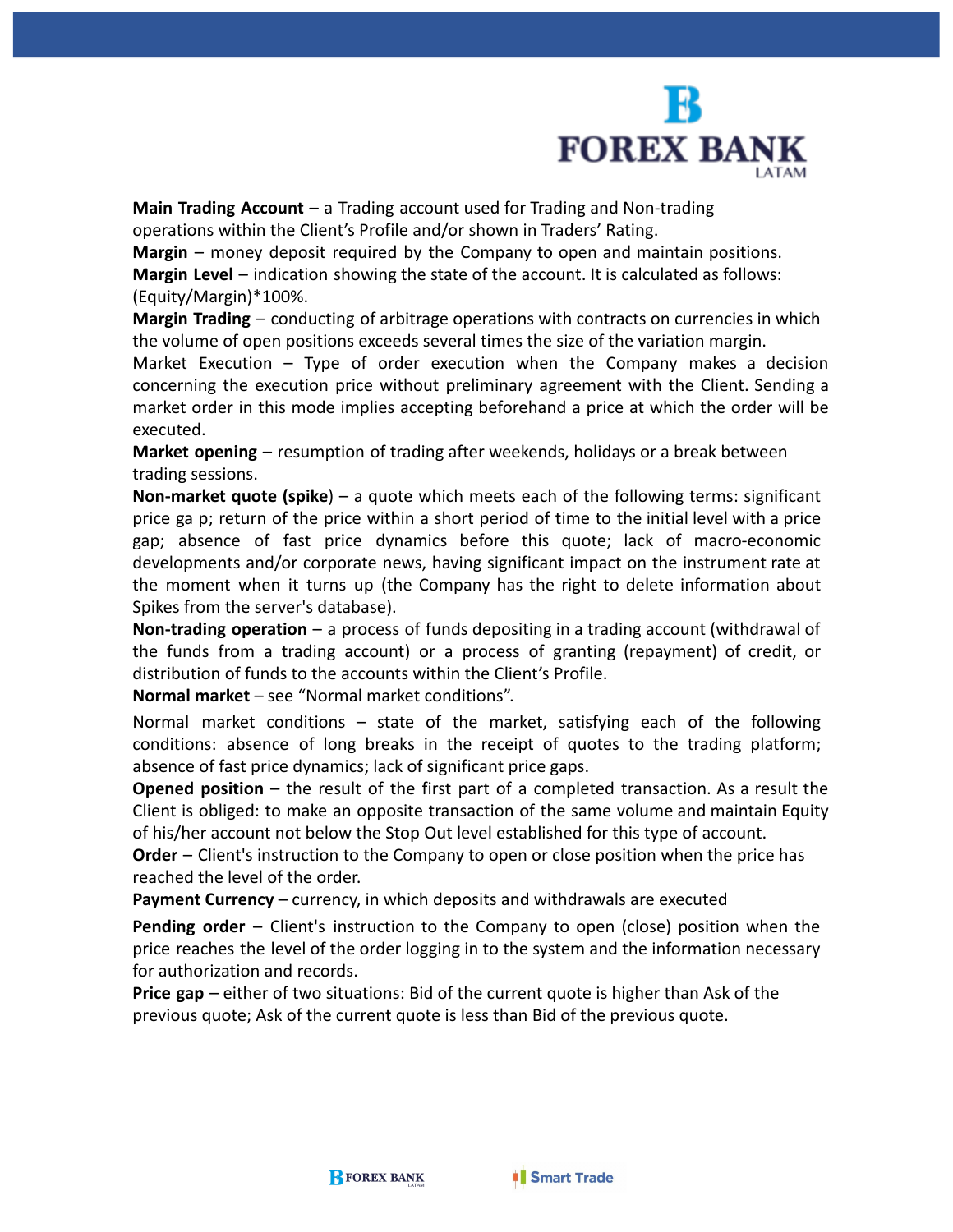

**Price gap at the market opening** – either of two situations: Bid of the opening market quote is higher than Ask of the closing market quote; Ask of the opening market quote is less than Bid of the closing market quote.

**Price of the order** – price specified in the order

**Price prior to spike** - closing price of a minute bar prior to the minute bar with Spike. **Profit sharing** – a share (%) in the Copy Trader's profit made over a completed trading period whose amount is determined by the Trader and which shall be paid into the Trader's account from the Copy Trader's account as a Commission for Copy trading.

**Server** – software of MetaTrader Server x.xxx, which processes Client's orders and requests, provides the Client with online information about trades in the financial markets (to the extent determined by the Company), keeps record of mutual obligations between the Client and the Company and controls compliance with terms and restrictions.

**Server's log file** – a file created by the server which instantly records all requests and orders sent by the Client through the Trading platform, and the results of their processing.

**Size of lot** – amount of base currency in one lot, defined in the contract specification. **Spike** – see «Spike quote».

**Spread –** difference between Ask and Bid quotes in pips.

Statement – full list of completed transactions and non-trading operations on the trading account.

**Stop&Limit** - a parameter which allows setting any type of pending order at the distance from a current price level equal to or higher than the value of this parameter expressed in points.

**Swap (swap - storage)** – funds which are withheld or added to the Client's account for prolongation (suspension) of a position until next day

**Ticket** – unique identification number assigned to each open position or pending order in the trading platform.

**Trading account** – unique personified register of operations in the trading platform opened by the Client with the Company which records the Client's and the Company's obligations and liabilities arising out of transactions conducted under this Agreement.

**Trading interval** – a period of time which starts as soon as Copy Trading has started or right after a Commission payment, and which ends right before the next Commission payment.

**Trading operation** – buying or selling of an instrument by the Client.

**Trading platform** – a set of software and hardware which provides information about trading in the financial markets in the real time mode, enables trading transactions, records mutual obligations of the Client and the Company and controls compliance with terms and restrictions. In simplified form for the purpose of this Agreement, it consists of Server, Client's terminal and Client's Profile.

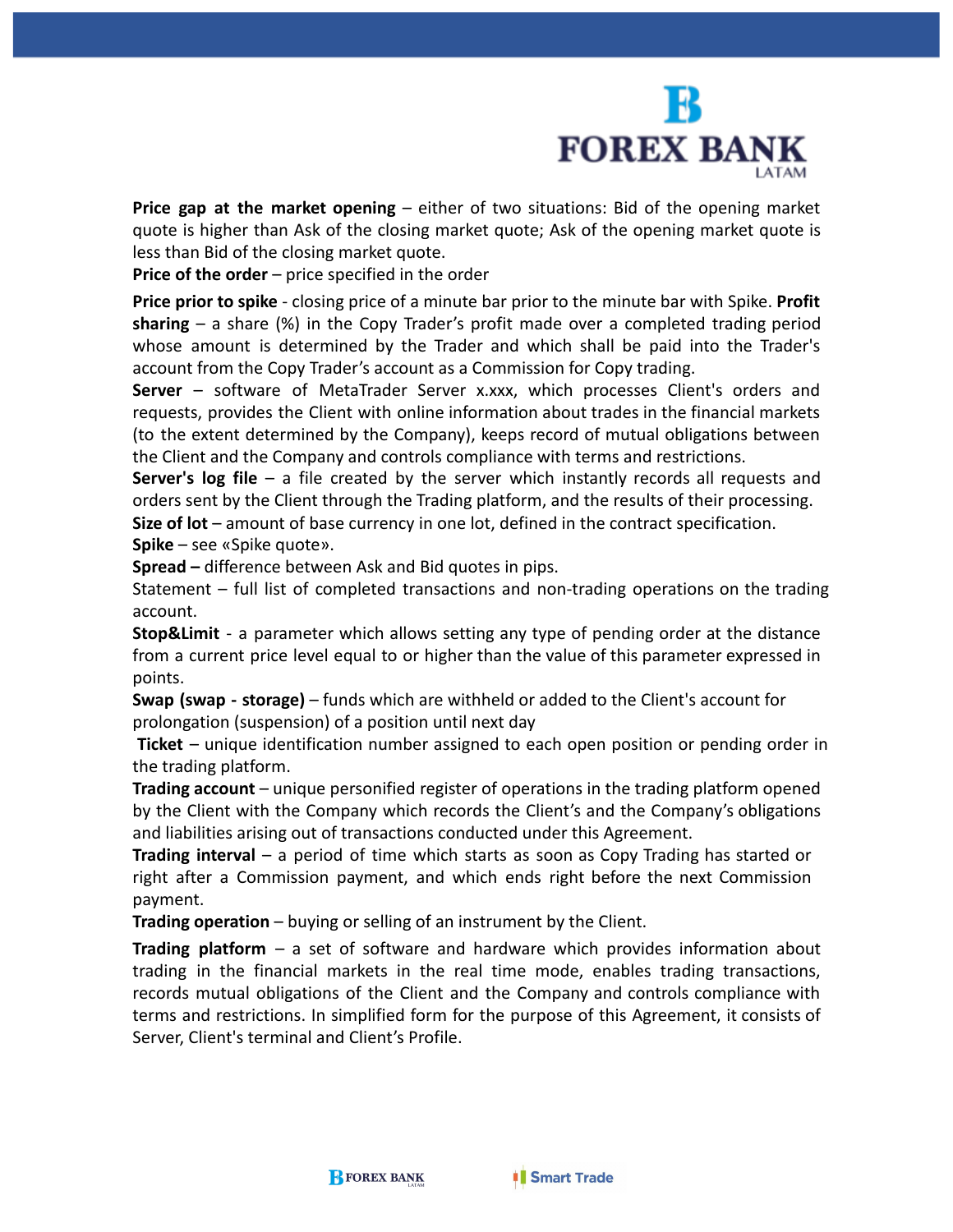

**Trading session** – time interval during which the Company accepts and processes requests for conducting transactions with trading tools that are not traded 24 hours, and also releases flow of prices for these tools.

**Transaction** – the whole range of trading operations when funds are transferred from base currency into the currency of a quote and vice versa.

**Volatility** – instability, variability of market rates over a concrete period.

**Volume** – a parameter of Copy settings for the "Copying a fixed size of each trade" which defines the volume of the trades to be copied onto the Copy Trader's account. It's measured in lots.

**Volume of trading operations** – number of lots multiplied by a lot size.

#### **1. Terms of work**

1.1. Trading account operations are conducted in accordance with this Agreement which is available for downloading on the Company's official website.

1.2. The Company provides calculation of interest on funds deposited in the trading accounts and not used for trading in the amount and in the order specified in the trading conditions on the Company's official website.

1.3. The Client is under no circumstances allowed to use technical failures and eventual vulnerability of the operation of the Trading Platform for making profits. Upon detection of such facts, the Company reserves the right to compensate for losses caused by the Client's actions at the expense of the Client (by use of funds available in the Client's accounts) and terminate this Agreement unilaterally.

1.4. Under the terms of Copy Trading provision, the Company's liability shall be limited to providing the Clients with due technical operation of the Copy Trading software and Server, and shall not concern Traders' trading results.

1.5. Non-trading operations within Client's Profile targeted at gaining profit are banned.

## **2. Procedure of opening an account**

2.1. A Client of Forex Bank LA can be a natural person of full legal age or a juridical person.

2.2. The Client fills in a registration form to create his/her Personal profile in the Client's Profile and opens an account with the Company in the Client's Profile which is freely available on the Company's official website.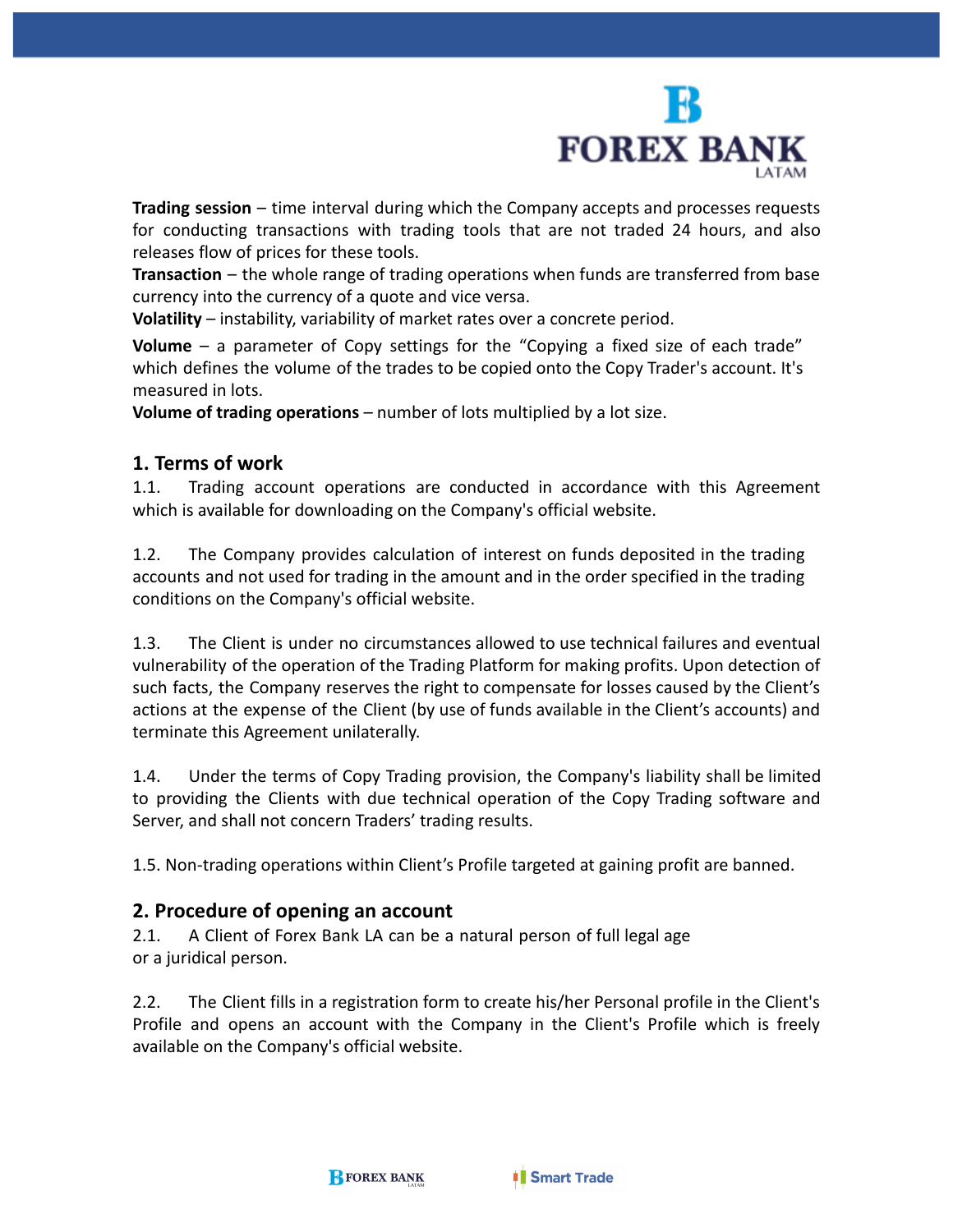

2.3. The Client has the right to register only one Personal Profile.

2.4. The Client receives an electronic access to account management when registering his/her Personal Profile.

2.5. Deposit and withdrawal operations are executed in the currency stipulated for given type of trading account through appropriate interface of the Client's Profile located at my.forexbankla.com

#### **3. Description of Copy Trading**

3.1. The Company provides automation of Copy Trading according to current Copy Settings by use of Trading Platform; calculation and payment of Commission; update on the state of Traders' accounts in Traders' Rating.

3.2. The Company reserves the right to deny the Client the Copy Trading service and/or display of his/her account in Traders' Rating with no reason given.

3.3. The Client's acceptance of the terms of the Agreement does not form contractual relationships between the Copy Trader and Trader and therefore does not result in concluding an agreement between them.

3.4. The Trader has a right to use any trading strategy complying with this Agreement.

3.5. The Trader conducts trades by use of his/her own funds and does not provide asset investment services or advice to Clients.

3.6. The Copy Trader has a right to set the parameters of Copy settings independently, including the possibility to change the Percent of the Volume, which allows him/her to equate trading risks in the Copy Trader's account with the risks in the Trader's account, or cut them down to an acceptable level.

3.7. The Trader has a right to set his/her Profit Share in a 0% – 100% range and change it at any time. At the same time, the new value of Profit Share will not apply to the existing trading accounts of Copy Traders.

3.8. Allowing his/her account to be shown in Traders' Rating, the Client confirms his/her consent to Copying trades from this account.

3.9. To start Copying, the Client shall choose a Trader from Traders' Rating and a Copy type, specify Amount to copy and Copy Settings relevant to the selected Copy type.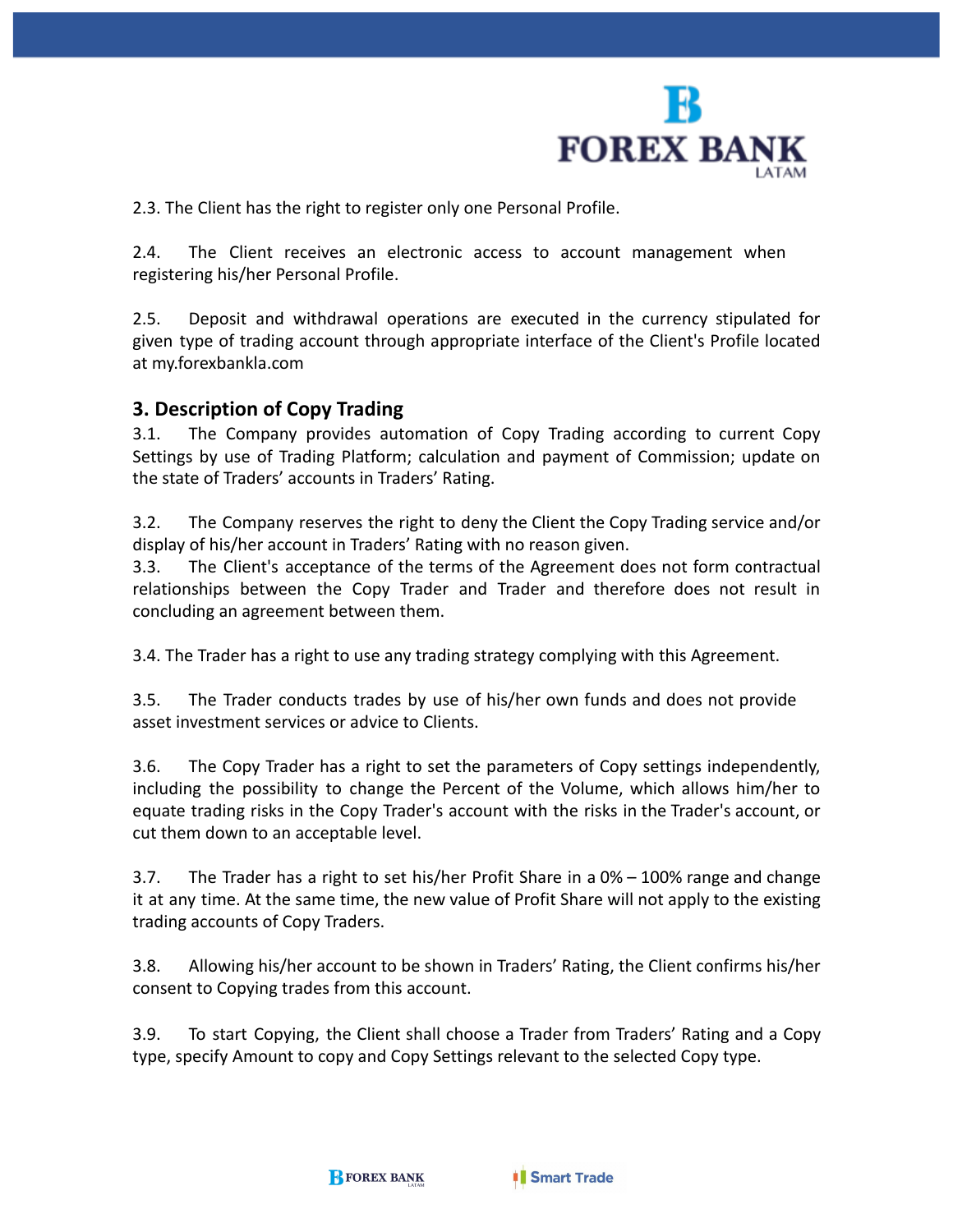

3.10. The Copy Trader has a right to change Copy settings at any time under the relevant Copy Type. Changes will not apply to the trades copied earlier and will only concern subsequent trades. Copy type cannot be changed.

3.11. Trader understands and agrees that, on the account available for Copying trades from locked positions cannot be closed using Trading Platform's functions «Close#... by#...» and

«Multiply Close By» described in paragraphs 6.18 and 6.19.

3.12. Trades from the Trader's own account may not be copied.

3.13. Trades from the Trader's account are copied to the Copy Trader's account provided that there is enough equity on the Copy Trader's account. The Company does not pay Commission for the trades that were not copied because of lack of equity in the Copy Trader's account.

3.14. The trades copied onto the Copy Trader's account are executed at current market prices which therefore can be different from the prices at which the respective trades have been executed in the Trader's Account. The Company does not compensate for an eventual difference in profit/loss and eventual difference in Commission amounts concerning such trades.

3.15. If the volume of a trade to be copied onto the Copy Trader's account is more than the maximum trade volume set by the Company on the trading server for a particular trading instrument, the trade shall be copied with the maximum trade volume applicable to this trading instrument on the trading server.

3.16. If the volume of a trade to be copied onto the Copy Trader's account is less than the minimum trade volume set by the Company on the trading server for a particular trading instrument, the trade shall be copied with the minimum trade volume applicable to this trading instrument on the trading server.

3.17. When calculating the volume of a trade to be copied onto the Copy Trader's Account, the volume shall be rounded to a value equal to 1 trade volume increment set for the trading instrument.

3.18. All Copy Settings shall be set by the Copy Trader independently. The Trader cannot influence the choice of Copy Type or the copying process in general.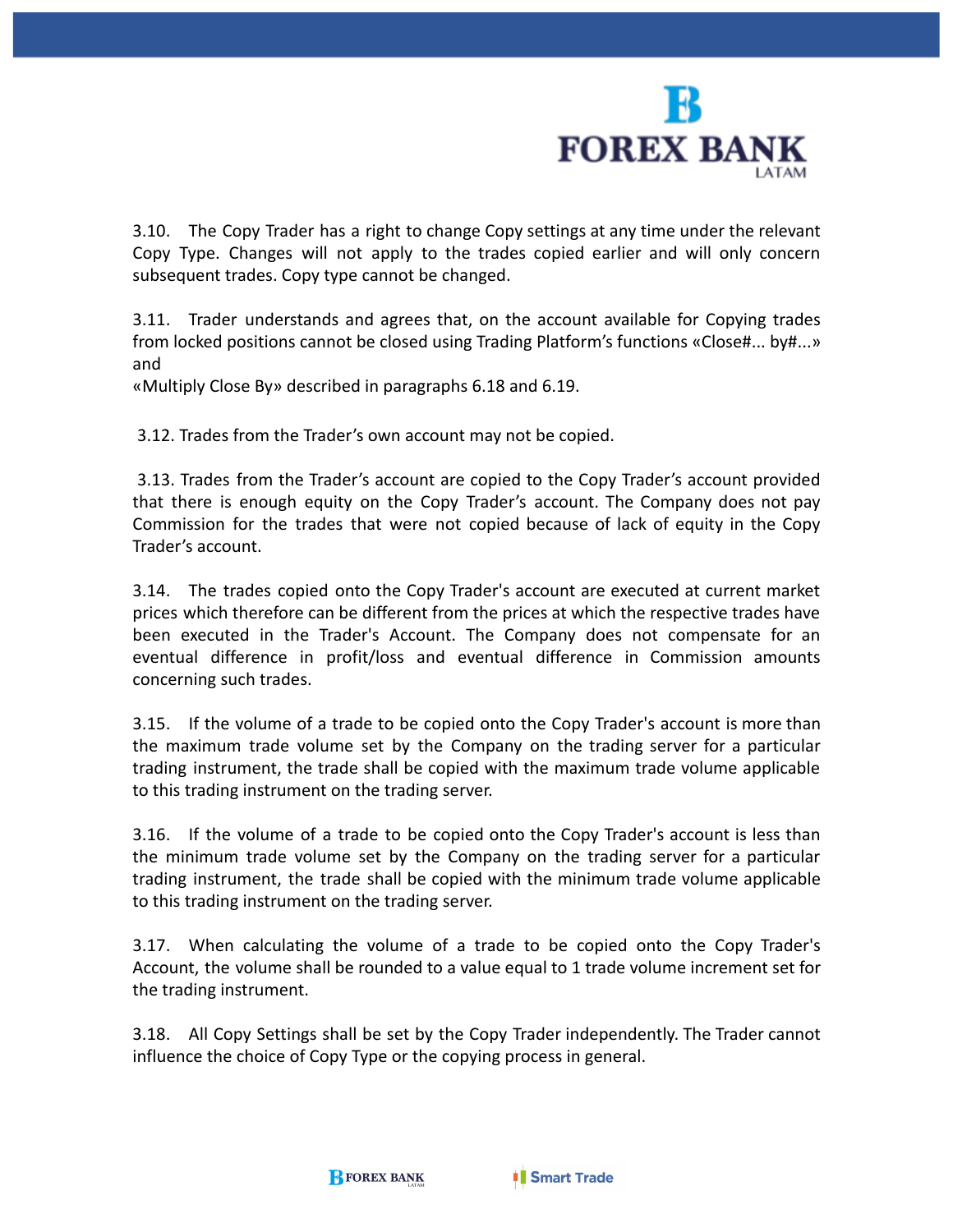

3.19. The Company provides four types of Copy Trading and each of them has different parameters of Copy Settings:

3.19.1. Full size copying 1 to 1. This Copy type implies that the volume of a trade copied onto the Copy Trader's account is equal to the volume of the respective trade in the Trader's Account.

3.19.2. Copying a fixed size of each trade. This Copy type implies that the volume of a trade copied onto the Copy Trader's account is always identical to the Volume pre-set in Copy Settings.

3.19.3. Copying a predefined percent of each trade. This Copy type implies that the volume of a trade copied onto the Copy Trader's account is equal to the volume of the respective trade in the Trader's account multiplied by the Percent of the Volume. The following formula applies to this Copy type: Trade volume in the Copy Trader's account = Trade volume in the Trader's account \* Percent of the Volume /100

3.19.4. Copying in proportion to Copy Trader's equity. This Copy type implies that the volume of a trade copied onto the Copy Trader's account shall be computed by use of the following formula:

Trade volume in the Copy Trader's account = Trade volume in the Trader's account  $*$ Amount to copy/Trader's Equity, where

Amount to copy is defined by Copy Settings.

Trader's Equity is the amount of funds in the Trader's account at the moment of trade copying.

3.20. In order to limit potential losses in the Copy Trader's account, the Client may set Copy Stop Terms:

a) Maximum profit expressed in the Copy Trader's account currency. This value reached, Copying will be suspended, and trades copied earlier will be closed.

b) Maximum loss expressed in the Copy Trader's account currency. This value reached, Copying will be suspended, and trades copied earlier will be closed.

3.21. The equity amount in the Copy Trader's account is compared with the Copy Stop Terms every 3 (three) minutes.

3.22. Every Trading Interval in the Copy Trader's account ends with Commission Payment taking place once every 24 hours.

3.23. Commission payment occurs in the presence of a positive aggregate profit from copied trades in the Copy Trader's account. Only the trades copied from the Trader's account and closed after the previous Commission payment shall be considered when calculating aggregate profits.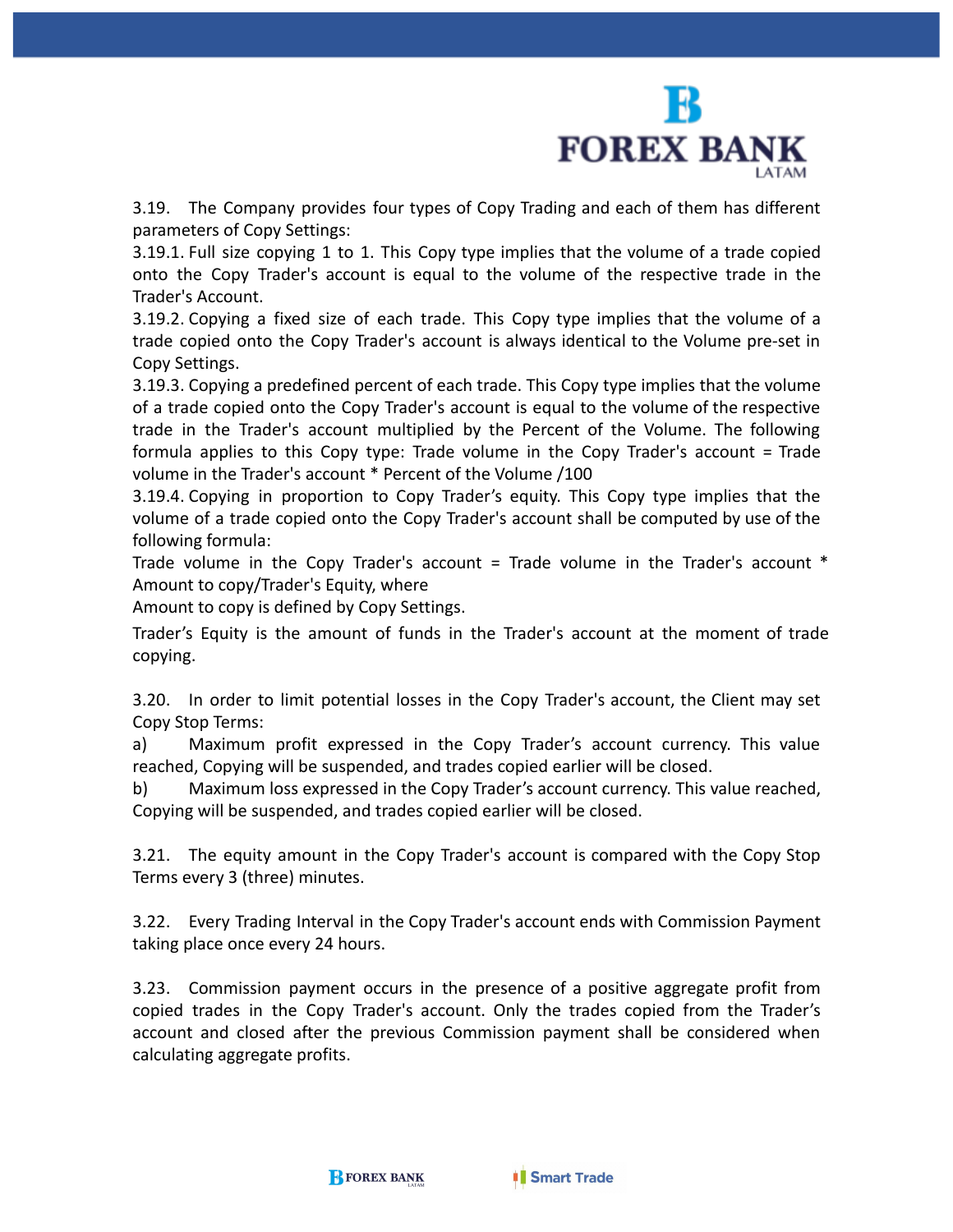

3.24. During Commission payment, Commission is deducted from the Copy Trader's account and transferred to the Trader's account.

3.25. The amount of Commission is computed by means of the following formula: Commission = Aggregate profits from copied trades over Trading Interval \* Profit Share / 100

3.26. All settlements between the Trader and the Copy Trader are realized only by use of the special software developed by the Company. If Commission Payment has not taken place due to a technical failure, it shall be executed as soon as the failure has been eliminated and the operation of the Client's Profile has been resumed in full.

3.27. A request for Commission Payment is made automatically in Copy Trader's each particular Account in the following cases:

a) End of Copying;

b) Change in Copy Settings.

3.28. In case there is not enough equity to pay out Commission, a partial payment equal to the amount of available equity will take place.

3.29. The Copy Trader has a right to end Copying at any time. At the same time, the Copy Trader realizes and agrees that all current copied trades will be closed at current prices. All settlements and Commission Payment take place automatically before the end of Copying.

3.30. For the Trader's account to be removed from Traders' Rating, the following actions shall be performed in the given order:

a) Request to perform automatic settlements and Commission Payment in all current Copy Traders' accounts;

b) Closure of all copied trades in Copy Traders' accounts;

c) Detachment of all Copy Traders from the given account.

3.31. The Trader has the right to stop Copy Trading in his/her Main Trading Account at any time. At the same time, all current trades in the account remain open.

3.32. The Company has the right to remove the Client's Account from Traders' Rating with no reason given and with subsequent notice, and in the following cases:

a) Drop of the Trader's account overall profitability to/below -95% (minus ninety-five percent);

b) No activity in the account in a 30-day period;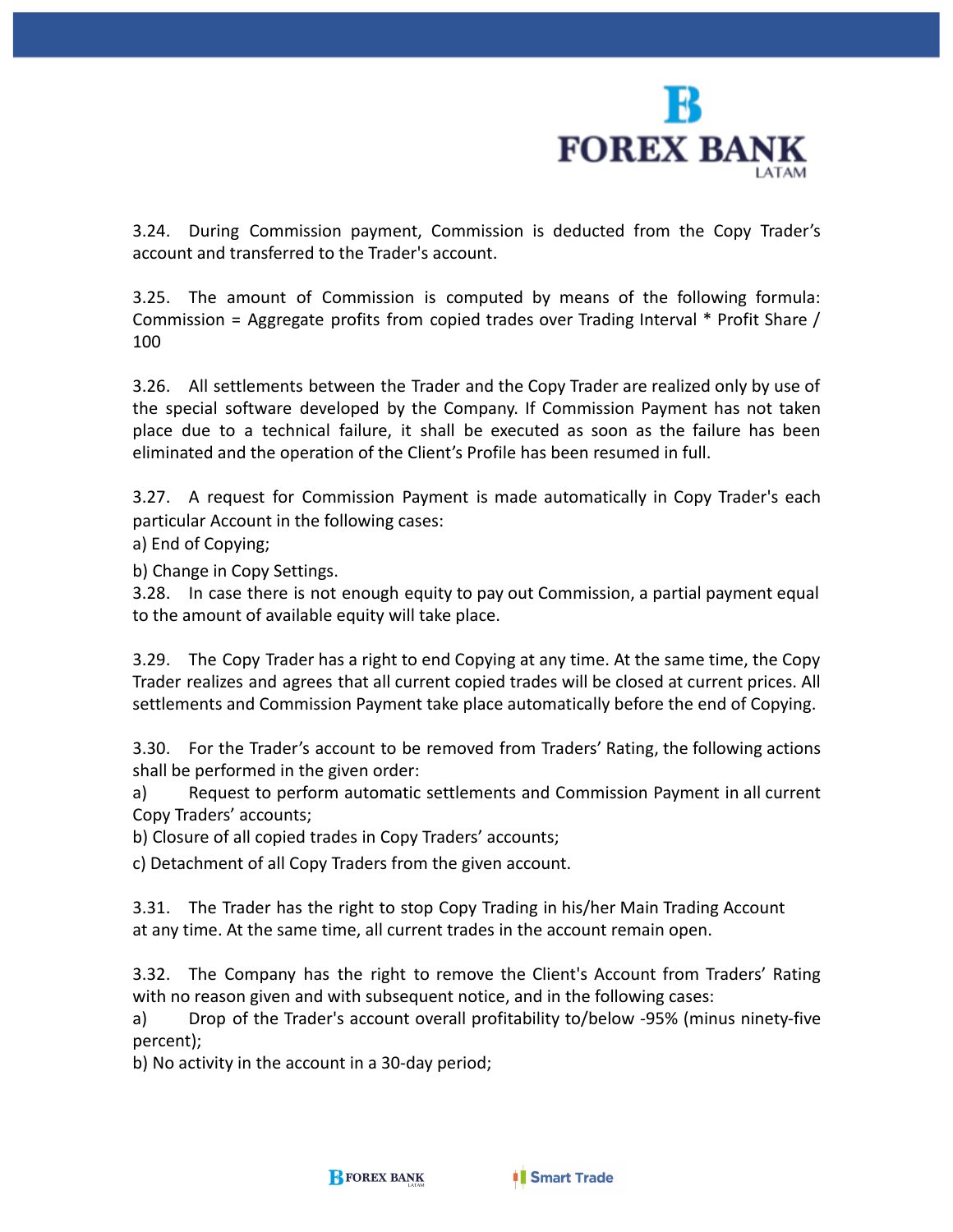

c) Detecting fraud or violation of the provisions of this Agreement or a suspicion that the Trader has performed actions aimed at making illegal profits from using the Client's Profile.

3.33. The Copy Trader's account equity available for withdrawals is decreased by the current Commission amount.

3.34. The Copy Trader fully accepts all risks that may be related to Copy Trading.

3.35. The Copy Trader assumes responsibility for providing enough funds to open and maintain positions in his/her account, and for paying Commission.

3.36. The Copy Trader understands and agrees that aggregate margin requirements in the Copy Trader's and Trader's accounts may be different.

3.37. The Copy Trader understands and accepts all possible risks related to losses or missed profits incurred as a result of rounding values when using Copy Settings.

3.38. The Copy Trader accepts the fact that the suspension of Copying upon reaching Copy Stop Terms can take place at a later time and result in a bigger maximum loss.

3.39. The Trader assumes the risk of not receiving Commission or a part of Commission due to the absence of necessary funds in the Copy Trader's account at the moment of Commission Payment. The Company shall not be held liable for compensation of missed Commission if the amount cannot be debited from the Copy Trader's account in full.

3.40. Under no circumstances shall the Company assess the competence and business/ ethical qualities of Traders and be liable for incurred losses or missed profits.

3.41. The Company shall not be held liable for the risk of deliberate or inadvertent failure of the Trader to safeguard interests of Copy Traders. In such cases, all risks shall be the responsibility of Copy Traders.

#### **4. Settlement procedure**

4.1. The Client has the right to withdraw his/her own funds which are not encumbered with deposit obligations or Commission payments in case of Copy Trading.

4.2. Money transfers are made within 1-3 banking days.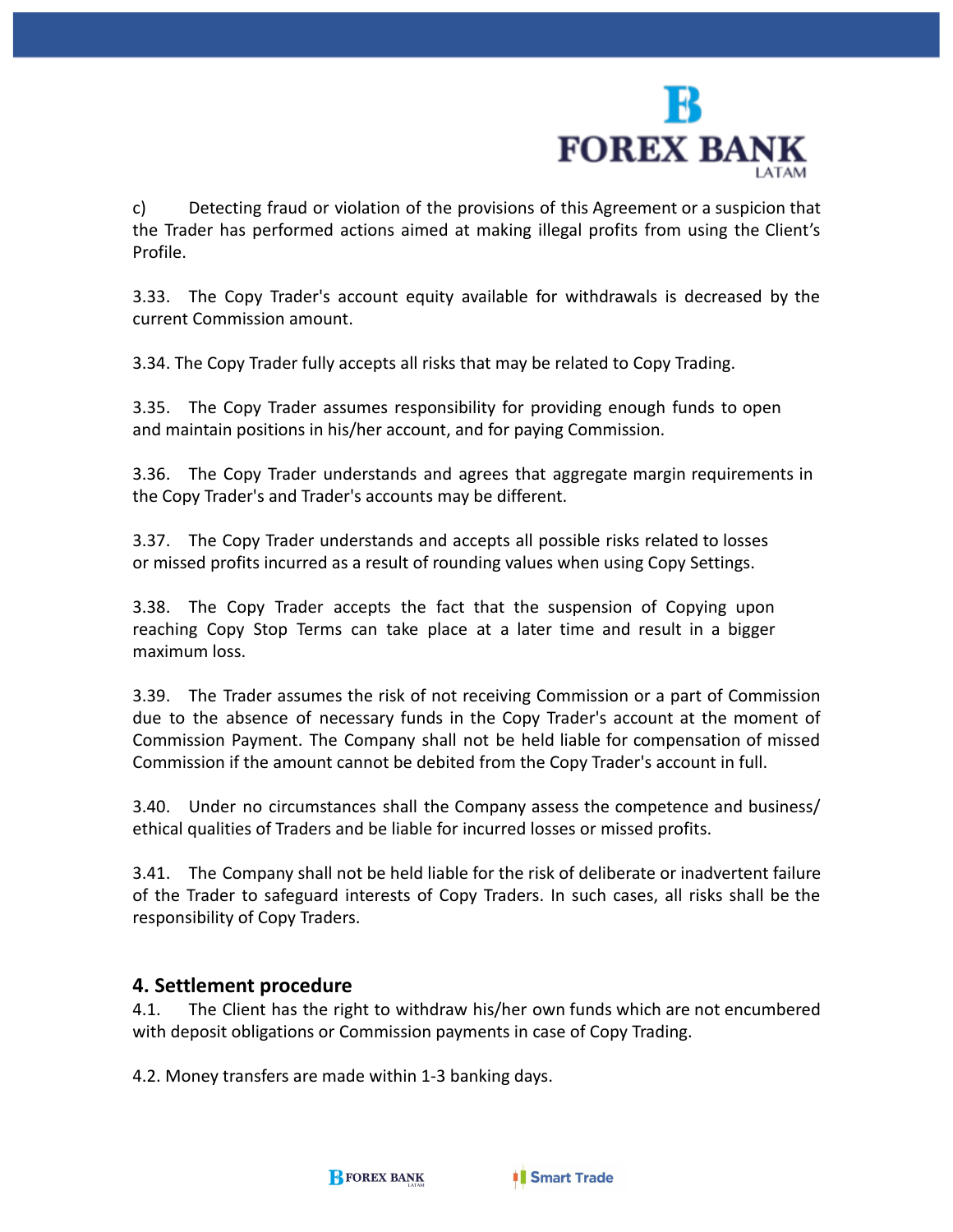

4.3. Money transfer can be deferred by the Company for the period of 14 working days in exceptional cases requiring verification of compliance of trading and non-trading operations conducted by the Client with the terms and conditions of this Agreement. If such situation occurs, Company shall immediately notify Client by e-mail specified in the Client Profile. The Client has the right to request the status of the verification process only by contacting Trading operations department by e-mail at: [contacto@forexbankla.com](mailto:contacto@forexbankla.com)

4.4. The Client's payment instruction received, the amount to withdraw is deducted from the Client's account balance at the moment of receiving the payment instruction.

4.5. In case of return of funds, the Client pays transfer fees.

4.6. The Client gives all instructions related to deposits and withdrawals of funds from the account through the Client's Profile at https://my.forexbankla.com in the order determined by the algorithm of Client's Profile operation.

4.7. The Company corrects balances in the accounts with a fixed negative value in the "Balance" column in the trading terminal on the 1st of each month. Correction (setting to zero) of trading accounts shall be applied solely to those accounts in which no trades are conducted at the moment of correction, i.e. no active open trading positions are present (pending orders will not be considered). Bonus funds are deducted from the "Credit" column with the comment "bonus out (negative balance)". At the same time, funds in the amount equal to the negative balance value are put into the account with the comment "Zero Balance Correction".

4.8. The Client can withdraw funds from his/her account using any payment system which is accessible in the Client's Profile.

4.8.1. If funds withdrawal is made via electronic payment systems, the withdrawal is possible only to the same system and with the same payment details within the system that were used to top up the trading account, and in same currency in which the deposit was made. If the account was topped up by different ways, in various currencies and using different payment details, withdrawals should be made proportionally.

4.8.2. If the Client's payment details within the payment system are changed for some reason, the Client shall notify the Company by sending an email to the financial department with a photo where the Client is holding an ID close to his/her face attached. Otherwise, the Company reserves the right to deny funds withdrawal by use of new payment details.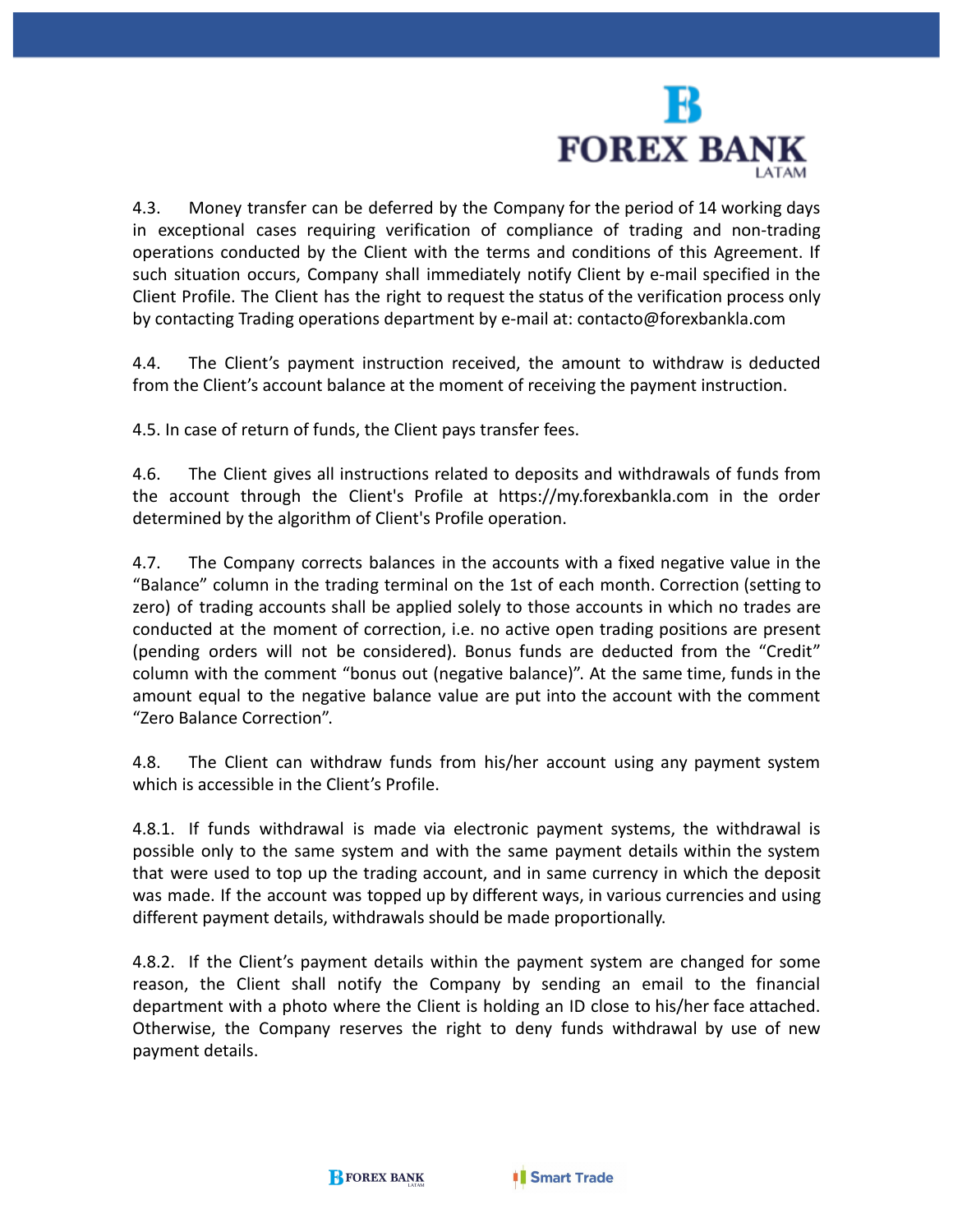

4.9. Deposit of Client's funds can be made by any methods available on the Company's site. 4.9.1. The Client acknowledges that in case of software failure there can be delays in depositing funds in his/her trading account.

4.9.2. The Company undertakes to deposit funds in the Client's trading account in case of any software failure resulting in delay in automated deposit provided that the Company was informed about the delay by the Client.

4.10. The Company doesn't charge any deposit or withdrawal fees from Clients' trading accounts.

4.11. The Client understands and accepts the fact that his/her money withdrawal request may be declined, and money will be retransferred to the Client's account if the Client did not provide necessary identification information (copy of ID document, bank card or any other documents required by the Company based on the AML policy) upon the Company's request via he Client's Profile within 7 (seven) business days following the request.

5. Types of trading account and their parameters

5.1. The types of trading accounts which the Client opens with the Company are determined by the description to be found in Client's Profile. The parameters of the trading accounts available to the Client are preset by the Company within the functional limits of the Client's Profile. The main parameters of trading accounts are the following:

Lot size: Leverage; Margin Call level; Stop Out level; Base currency.

5.2. The parameters of the trading accounts available to the Client are specified on the Company's official website in the "Account types" section.

5.3. The Company has the right to modify the leverage size of the Client's trading account anytime according to the description stated in the Client's Profile at https://my.forexbankla.com

and on the Company's official website in the "Account types" section. At the same time, the Company undertakes that the Client will be post factum informed of any modification by email.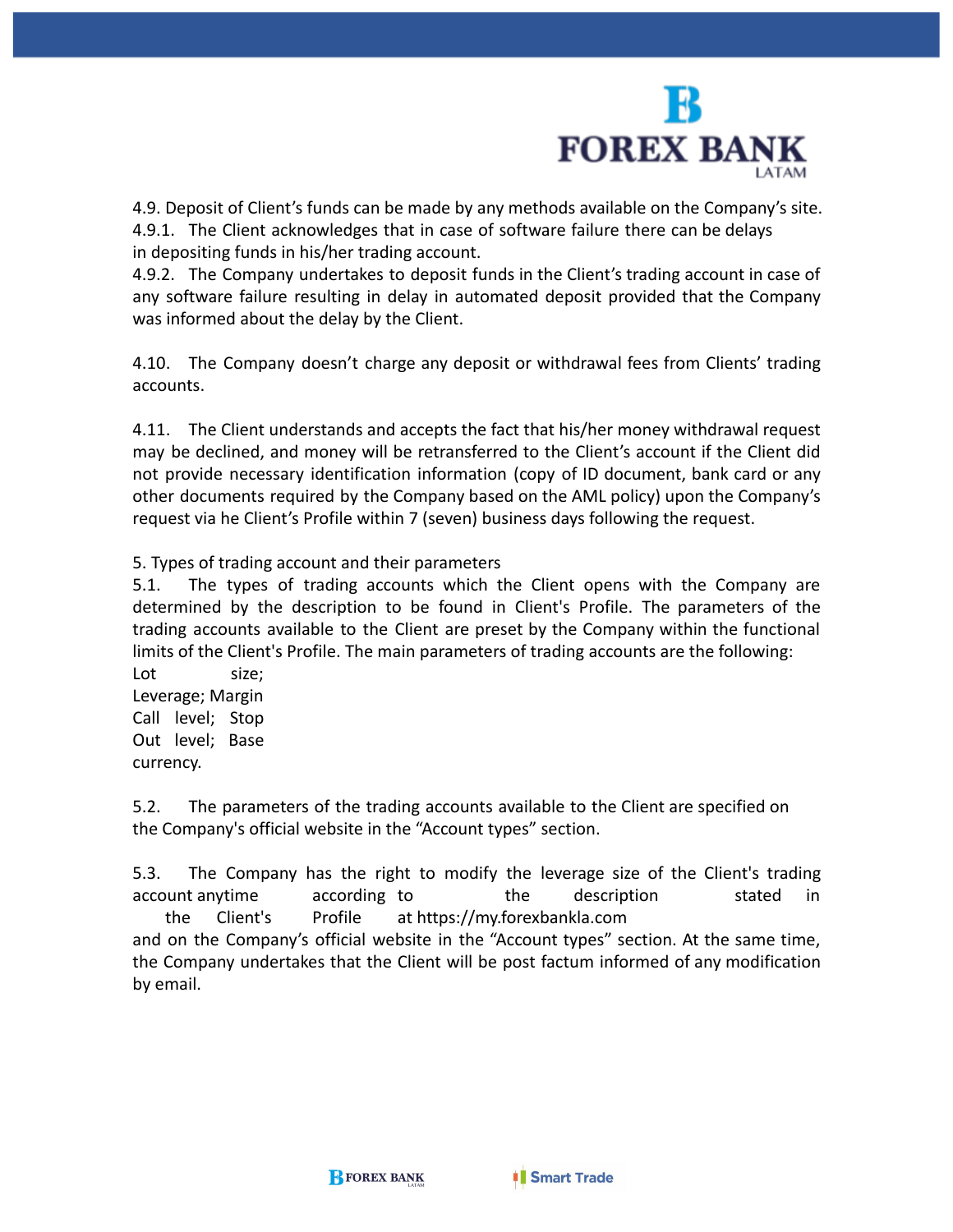

#### **6. Trading operations**

6.1. When conducting trading operations, "Market Execution" quoting mechanism is applied, regardless of the Client's account type.

6.2. Client's requests are processed through the following consecutive stages:

a) The Client makes a request which is checked for correctness in the Client's terminal; b) The Client's terminal sends the request to the server;

c) The Client's request comes in the server where it's checked for correctness. The message "request was accepted by server" appears in the log of the trading terminal;

d) The Server sends the result of the processing to the Client's terminal;

e) Once stable connection between the Client's terminal and the Server set, the Client's terminal receives the result of the processing of the Client's request.

6.3. The Client may cancel the request sent earlier before it's accepted for processing.

6.4. The time of processing depends on the quality of terminal-server connection and the market state. Under normal market conditions, the processing of a client's order usually takes 3-5 seconds, in other market conditions the time of processing can amount to 5-15 seconds, as a rule.

6.5. The Server can refuse the Client's request in the following cases:

a) At the opening of the market, with the message "No price", if the Client makes a request before the first quote is provided into the trading platform;

b) If there are no available funds for opening a position (with the message "Not enough money");

c) Under market conditions different from normal ones.

6.6. The Client confirms that the Company can modify, add, and rename the Company's Services provided in accordance with this Agreement, with a subsequent notification.

6.7. The Company has the right to modify the margin amount without preliminary notice in case of force majeure circumstances or increased volatility conditions (for example, during New Year's week).

6.8. The Company only ensures execution of Client's trading operations without providing assets management or recommendations.

6.9. The Client's Profile shall be the main means of sending requests. The Client has the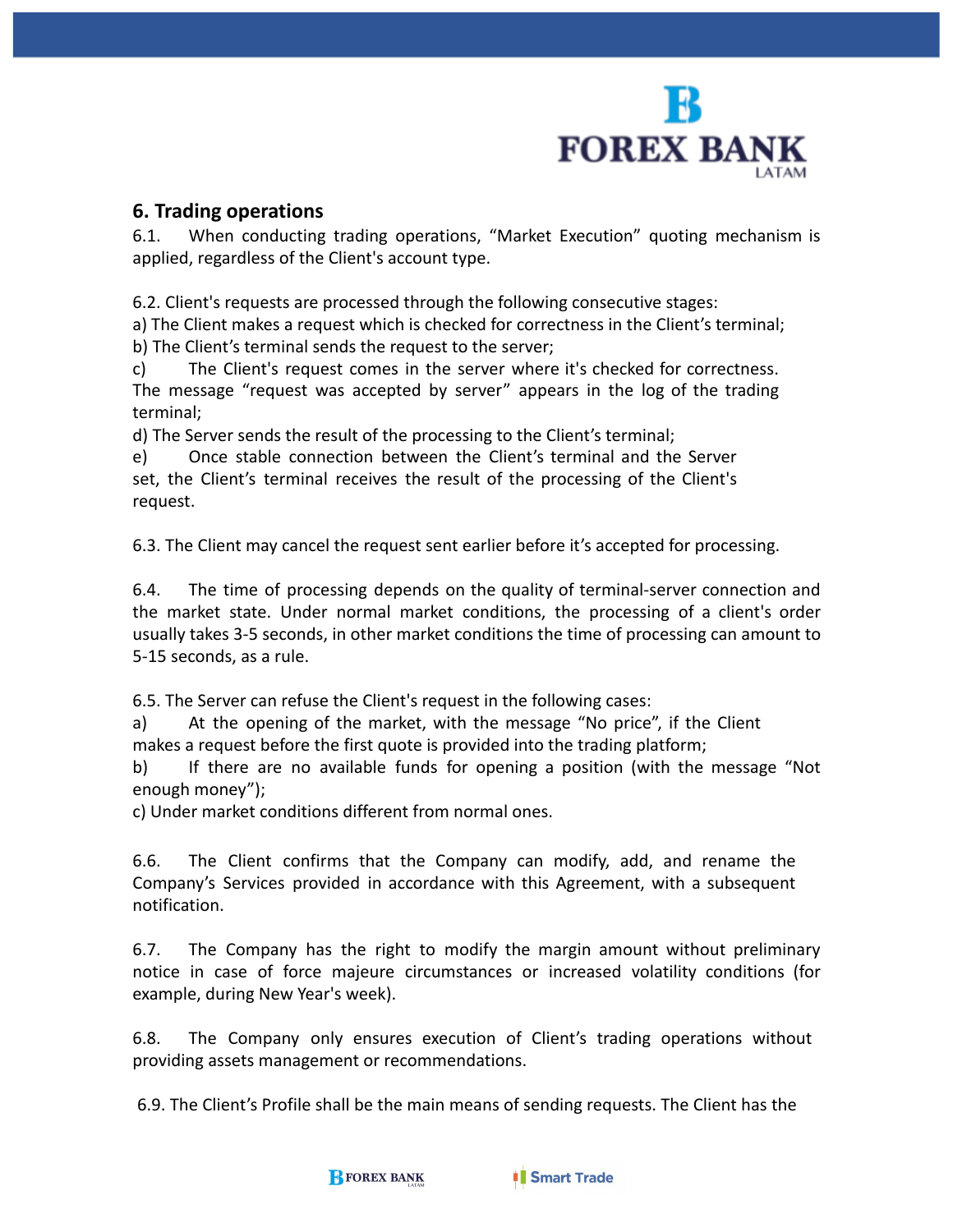

right to give an order to Forex Bank LA operator by phone only in case of impossibility of sending an order through the Client's Profile for some technical reasons. A phone conversation with the personnel of Trading Operations Department shall be carried out in English.

6.9.2. The Company may enlarge the number of means for sending Clients' requests with a notification message to the clients.

6.10. A "Buy" operation is opened at the "Ask" price. A "Sell" operation is opened at the "Bid" price. A "Buy" operation is closed at the "Bid" price. A "Sell" operation is closed at the "Ask" price.

6.10.1. In case the total volume of the Client's open transactions exceeds the limits indicated in base currency in the trading conditions specified on the Company's official website, the Company reserves the right to change the trading conditions with notification to the Client:

a) change transaction minimum volume;

b) change leverage size;

c) change margin requirements for one or several trading tools.

6.10.2. The Company has the right to cancel or revise the results of the Client's transaction in the following cases:

a) The transaction is opened/closed at a Non-market quote;

b) In case of Server malfunctions.

6.10.3. The Company has the right to increase spreads under certain conditions (for instance, in case of high volatility during New Year's weeks). Please acquaint yourself with the table of current spreads on the Company's official website in the "Trading conditions" section.

6.11. When a position is carried over to the next working day (including the "Friday-Monday" transfer), swaps are calculated on each open position. Triple swaps are calculated in the night from Wednesday to Thursday. The value of current swaps specified on the Company's official website in the "Trading conditions" section

6.11.1. The Company has the right to cancel the "Islamic" status of an account and calculate swaps for having carried over transactions if the Client has broken the terms of this service provision. Islamic accounts are provided solely with the purpose of avoiding a breach of religious canons. The Company has the right to start charging a fee for servicing Islamic Accounts at any time. In case the amount of missed swaps exceeds \$100,000 (or equivalent in another currency), the Client undertakes to compensate the Company for expenses associated with carrying the Client's positions in his/her accounts over to the next trading day.

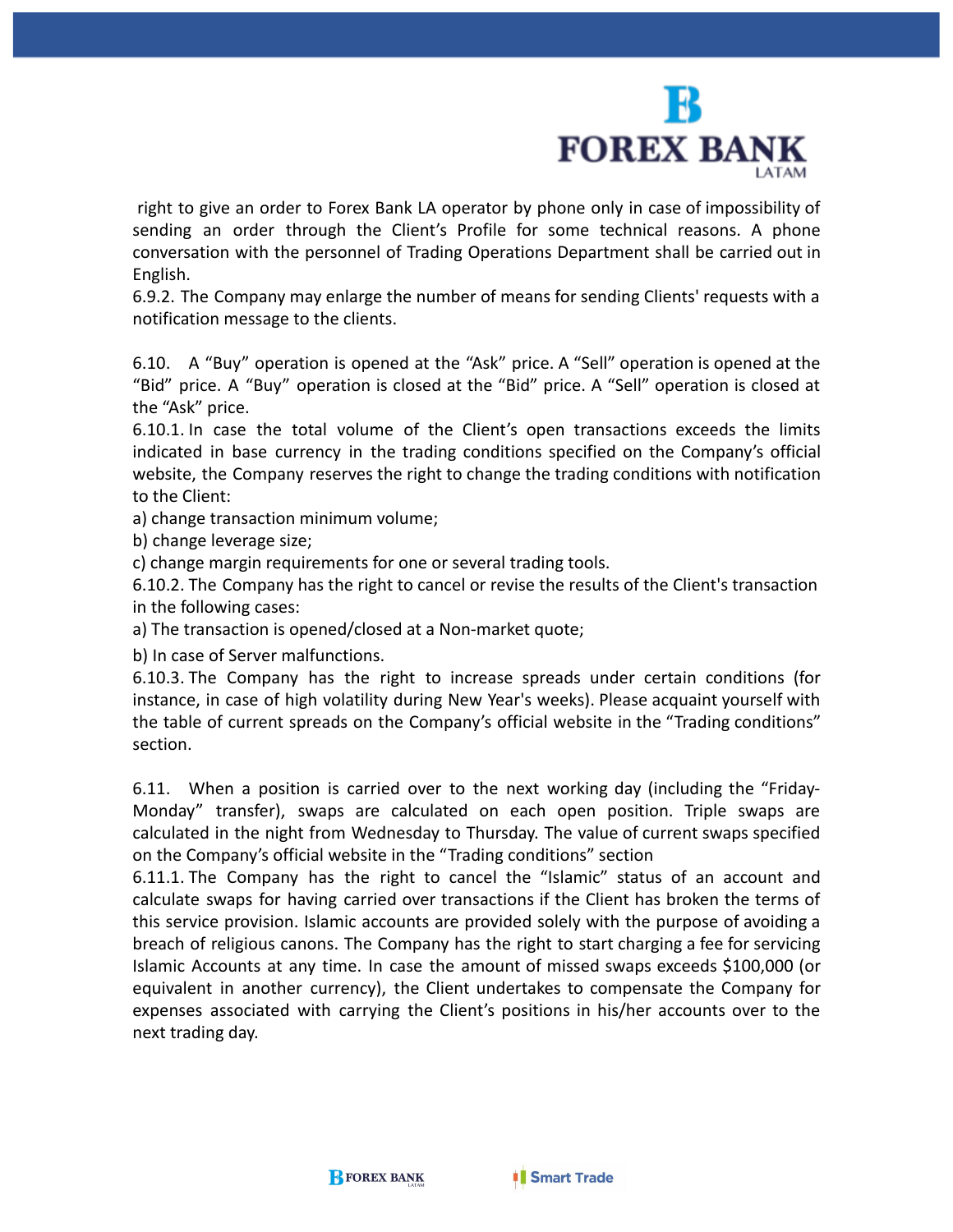

6.12. A position is opened by means of sending a request from the Client's terminal or the Client Profile to the Server. Optional parameters can be changed for open orders. 6.12.1. Mandatory and sufficient parameters of a client request:

a) Name of the tool;

b) Trading operation volume.

6.12.2. Optional parameters of a client request:

a) Level of the stop-loss order. The value 0.0000 means that the order isn't placed (or is removed if placed before);

b) Level of the take-profit order. The value 0.0000 means that the take-profit order isn't placed (or is removed if placed before).

6.12.3. In order to send a "Buy" request with no adviser applied, please click on the "Buy" button in the window of the trading order.

6.12.4. In order to send a "Sell" request with no advisor applied, please click on the "Sell" button in the window of the trading order.

6.13. The current list of quoted and traded tools specified on the Company's official website in the trading conditions.

6.14. If there is enough free margin on the account to open a position, the position is opened, the corresponding commentary is entered into the log file of the Server. (When hedging positions, margin corresponds to the value indicated in the Company's trading conditions at the official site).

6.15. If there isn't enough free margin to open a position, the position isn't opened, the commentary "Not enough money" appears in the order window, the corresponding commentary "not enough money" is entered into the log file of the Server.

6.16. The Client's order to open a position is considered processed and the position is opened after the corresponding commentary appears in the log file of the Server. Every opened position is given a Ticket in the Trading platform.

6.17. A position is closed by means of sending a request from the Client's terminal or the Client's Profile to the Server. Mandatory and sufficient parameters of a client request:

a) The Ticket of the position to be closed;

b) Trading operation Volume (not more than the volume of the transaction to be closed).

6.18. If there are two or more locked positions in the list of open positions on the trading account, the "Close by" option will appear in the "Type" drop-down list when forming a request stop-loss or an order to close any of them. After this option is chosen, one or several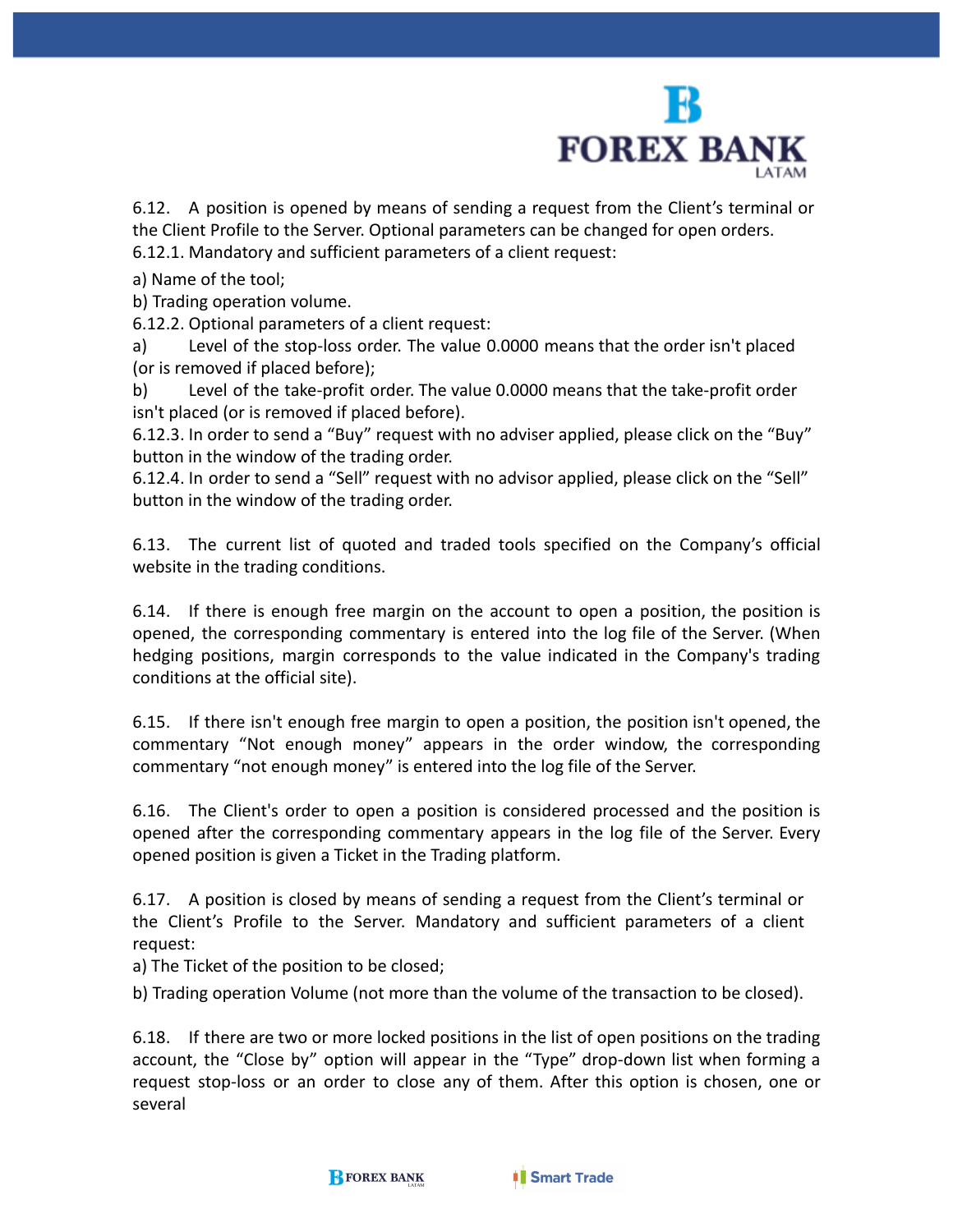

open positions of opposite direction will be shown. When choosing a position from the list, the «Close#… by#…» button will be enabled, by clicking on which the Client closes locked positions of the same volume or partially closes 2 locked positions of different volume. At the same time, the lesser position and symmetric part of the major one are closed with the opening of a new position in the direction of the major one which is given a new Ticket.

6.19. If there are two or more locked positions in the list of open positions on the trading account, the «Multiple Close By» option will appear in the "Type" drop-down list when forming a request or an order to close any of them. After this option is chosen, the list of all positions on the given instrument appears and the «Multiple Close By For» button is enabled, by clicking on which the Client closes the whole of locked positions on the instrument. At the same time, a new position which is given a new Ticket is opened in the direction of the major total volume.

6.20. The Client's order to close a position is considered processed and the position closed after the corresponding commentary appears in the Server's log file. After the order is sent to the Server, it can go through the following phases:

a) Started — the order has been checked for correctness but not yet accepted by a broker;

b) Placed — the server accepted the order;

c) Partially filled – the order is partially filled as to its volume

d) Filled – the order is fully filled

e) Cancelled — the order has been cancelled by a client;

f) Rejected — the order has been declined by the server;

g) Expired — the order is removed upon its expiration.

6.21. A pending order is an order given to a broker to buy or to sell a financial instrument in the future according to conditions stipulated by a Client.

6.22. «MetaTrader 4» trading platform provides the following types of pending orders:

a) «Buy Limit» — a trading order to buy at the "Ask" price that is equal to or better than the one stipulated in the order. At the same time, current price level is higher than the value fixed in the order.

b) «Buy Stop» — a trading order to buy at the "Ask" price that is equal to or better than the one stipulated in the order. At the same time, current price level is lower than the value fixed in the order.

c) «Sell Limit» — a trading order to sell at the "Bid" price that is equal to or better than the one stipulated in the order. At the same time, current price level is lower than the value fixed in the order.

d) «Sell Stop» — a trading order to sell at the "Bid" price that is equal to or better than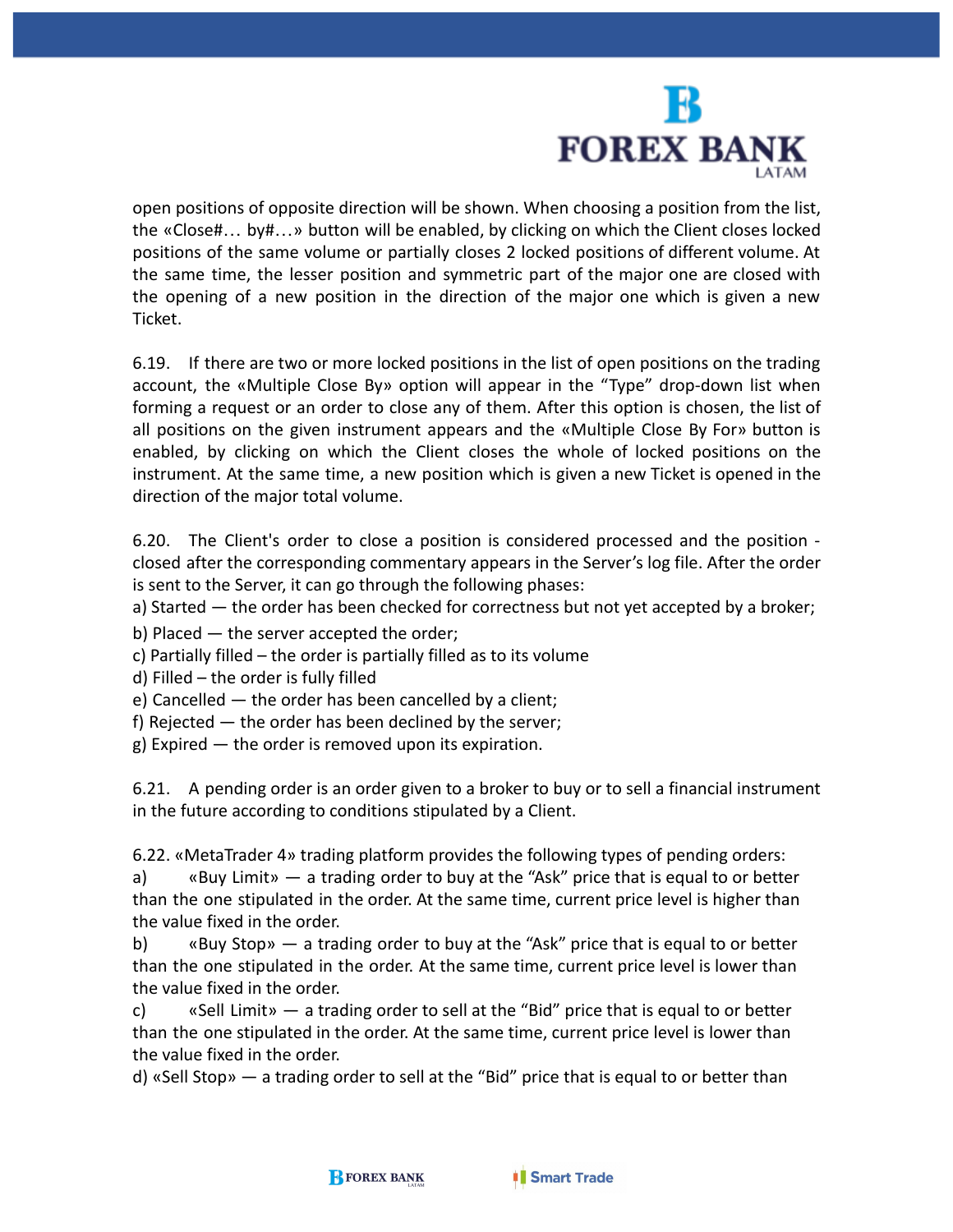

the one stipulated in the order. At the same time, current price level is higher than the value fixed in the order.

6.23. «Metatrader-5» trading platform provides some more types of pending orders in addition to those indicated in p. 6.22:

a) «Buy Stop Limit» — this type of order combines the first two types representing a stop order to place a "buy limit" order. As soon as the future "Ask" price reaches the value indicated in this order, a Buy Limit order will be placed at the level indicated in the order. At the same time current price level is lower than the one that must be reached for the pending order to be placed.

b) «Sell Stop Limit» — this type of order is a stop order to place a "sell limit" order. As soon as the future "Bid" price reaches the value indicated in this order, a Sell Limit order will be placed at the level indicated in the order. At the same time, current price level is higher than the one that must be reached for the pending order to be placed, and the price of the pending order is higher than the placement level.

6.24. The following orders can be used for closing a position:

a) «Stop-loss» – this order is intended for minimizing losses in case the price of a financial instrument starts moving at a loss. If it reaches an unprofitable level, the position will be automatically closed. Such orders are always connected with an open position or a pending order. They can be placed only along with market or pending orders.

b) «Take-profit» order is intended for getting profits when the price of a financial instrument reaches the level forecasted. If executed, this order will close a position completely. It's always connected with an open position or a pending order and can be placed only along with a market or pending order.

6.25. «Stop Loss» and «Take Profit» orders are always connected with market or pending orders.

6.26. When sending a request to place a pending order, the Client shall specify the following mandatory parameters:

a) Name of the tool;

b) Position volume;

c) Type of order (Buy Stop, Buy Limit, Sell Stop, Sell Limit, Buy Stop Limit, Sell Stop Limit);

d) Price of the order.

6.27. When sending a request to place a pending order, the Client may specify the following optional parameters:

a) The stop-loss level of the pending order. The value 0.0000 means that the stop-loss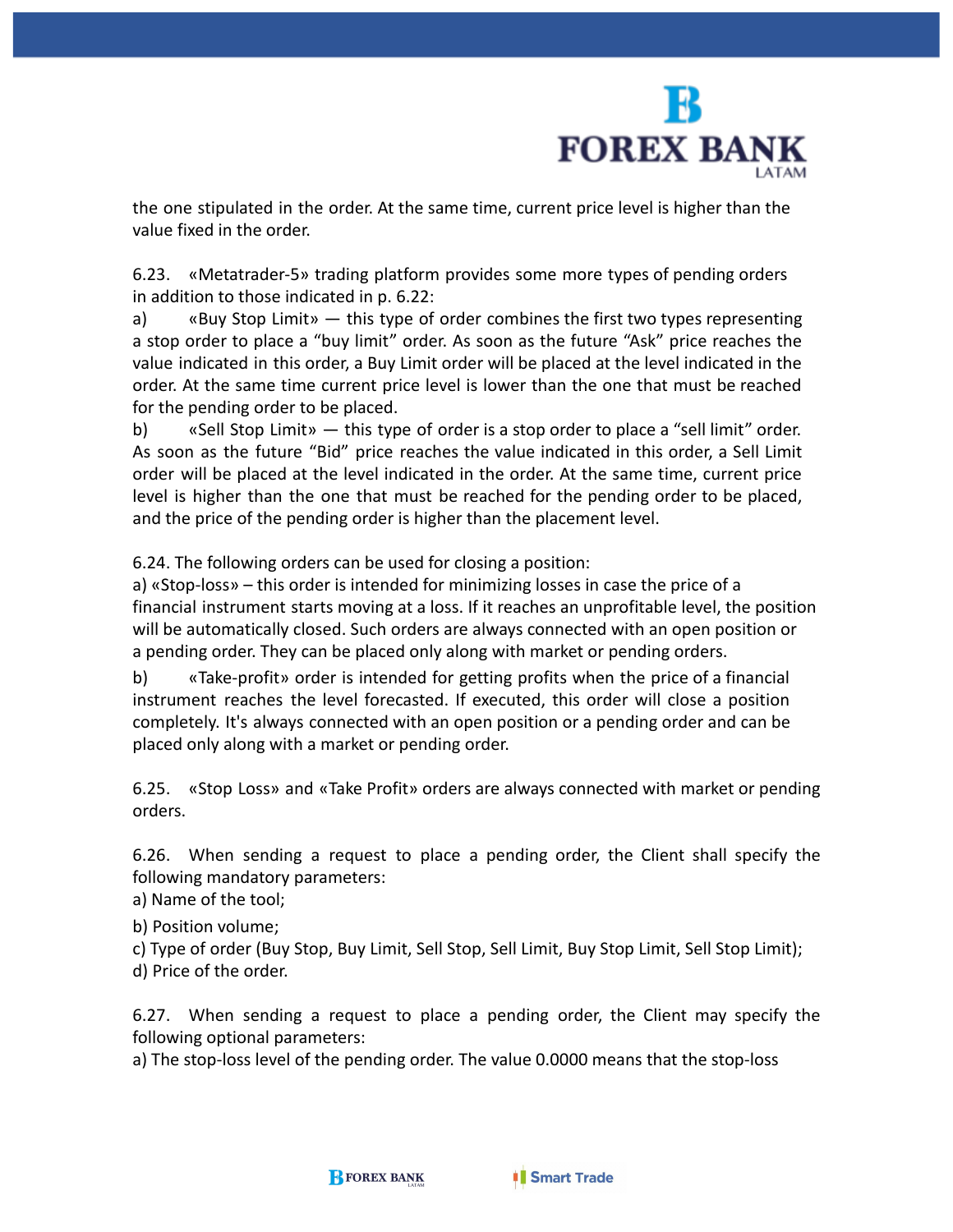

order isn't placed (or is removed if placed before);

b) The take-profit level of the pending order. The value 0.0000 means that the take- profit order isn't placed (or is removed if placed before); c) Period (date and time) until which the pending order is valid.

6.28. The request will be declined if one of the mandatory parameters is lacking or is preset incorrectly and/or one of optional parameters is preset incorrectly.

6.29. The Client may modify any optional parameter and the opening price for current pending orders.

6.30. If the Stop & Limit value is preset for a currency pair, all types of pending orders may be placed at the distance that is equal to or higher than this value.

6.30.1. The "Ask" price is considered as a current market price for "Buy Limit" and "Buy Stop" pending orders and "Take profit"/ "Stop loss" "Sell" orders to close.

6.30.2. The "Bid" price is considered as a current market price for "Sell Limit" and "Sell Stop" pending orders and "Take profit"/ "Stop loss" "Buy" orders to close.

6.31. Please acquaint yourself with the current «Stop&Limit» value for each currency pair on the Company's official website in the trading conditions.

6.32. An order will be enqueued for processing in the following cases:

a) «Buy Limit» and «Sell Stop» orders are enqueued for processing at the moment when a current price in the quotes flow becomes equal to or lower than the level of the order;

b) «Sell Limit» and «Buy Stop» orders are enqueued for processing at the moment when a current price in the quotes flow becomes equal to or higher than the level of the order.

6.33. When a pending order is received, the Server automatically checks if the conditions necessary for conducting a transaction are satisfied. If there is enough money to open a position, the position will be opened.

6.34. The execution of an order is attended by the corresponding commentary in the Server's log file. At the same time, the position opened by pending order's execution reserves the ticket of the pending order. In case there isn't enough money to open a position, the order will be deleted. The removal is attended by the corresponding commentary in the Server's log file.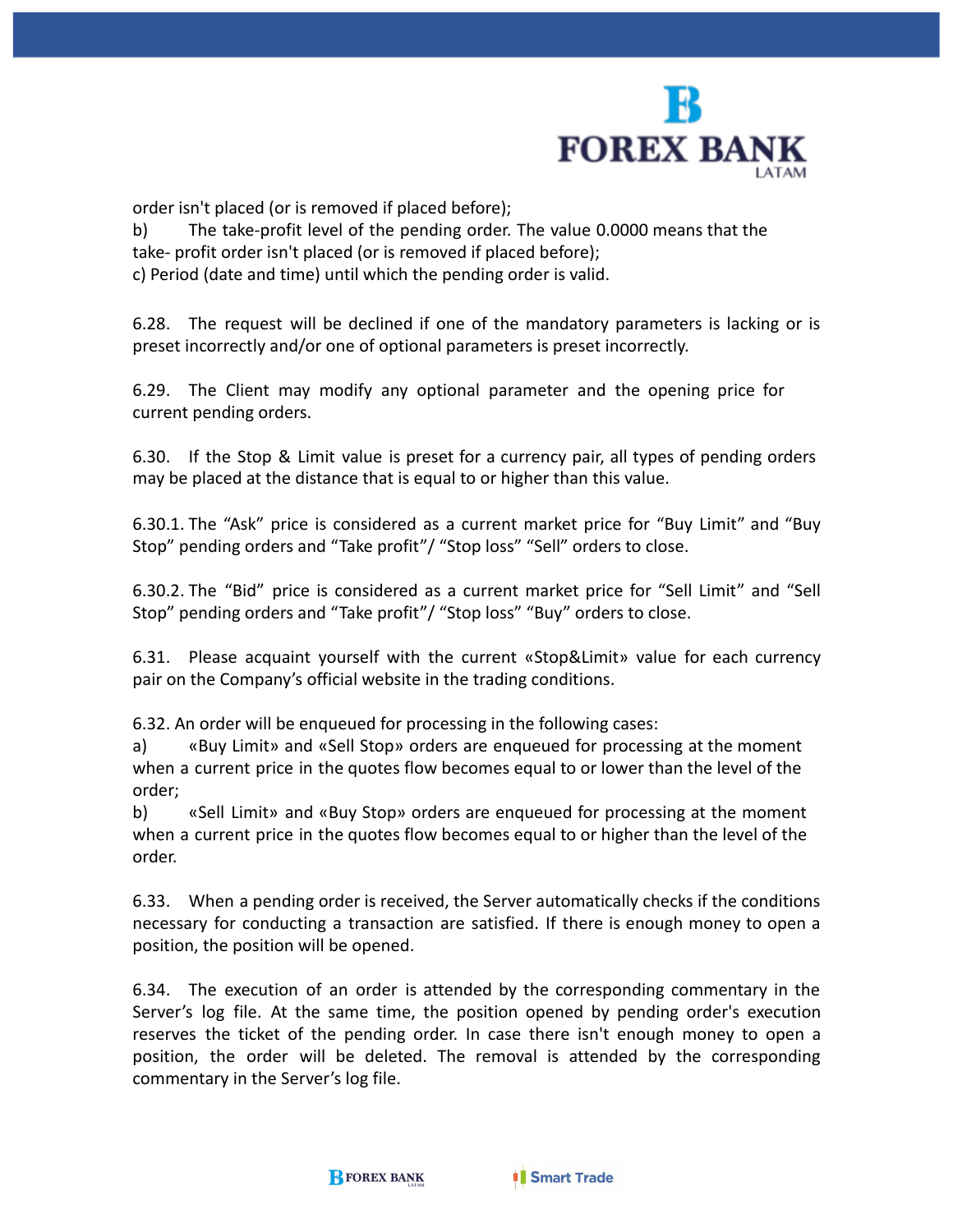

6.35. An order is considered executed after the corresponding commentary has appeared in the Server's log file.

6.36. In case of considerable price gaps, the execution of orders will be determined by the following rules:

a) A pending order whose price and "Take Profit" and/or "Stop Loss" concurred with a price gap, is cancelled. This operation is recorded in the Server's log file;

b) A "Take Profit" order whose level concurred with a price gap will be executed at the price specified in the order;

c) A "Stop Loss" order whose level concurred with a price gap will be executed at the price that will be the first after the price gap. This operation is recorded in the Server's log file;

d) Pending orders "Buy Stop" and "Sell Stop" are executed at the price that will be the first after the price gap. This operation is recorded in the Server's log file;

e) Pending orders "Buy Limit" and "Sell Limit" are executed at the price specified in

these orders In the event of insignificant price gaps, orders may be executed at the originally specified prices.

6.37. If there's not enough free margin to open a position, a pending order will be automatically deleted after the reception. This operation is recorded in the Server's log file.

6.38. As to CFDs, the orders "Buy Stop", "Sell Stop", "Buy Limit", "Sell Limit" are valid within 1 calendar day on which they were set. They are cancelled upon the expiration of this calendar day.

## **7. Compulsory closure of positions**

7.1. The Company has the right to close Client's open positions compulsorily without notice if the account current Margin Level is less than 100% of the margin necessary for maintaining open positions (Margin Call).

7.2. The Company is unconditionally obliged to start closing unprofitable transactions on condition that account Margin Level becomes lower than the margin necessary for maintaining

open positions (Stop Out). The necessary margin level is indicated on the Company's site in the section "Types of trading accounts".

7.3. Account current state is monitored by the Server that generates an order to close a position compulsorily (Stop out) if the condition 7.2 is satisfied. Stop Out is performed at the market current price in the order that Clients' requests arrived. A compulsory closure of a position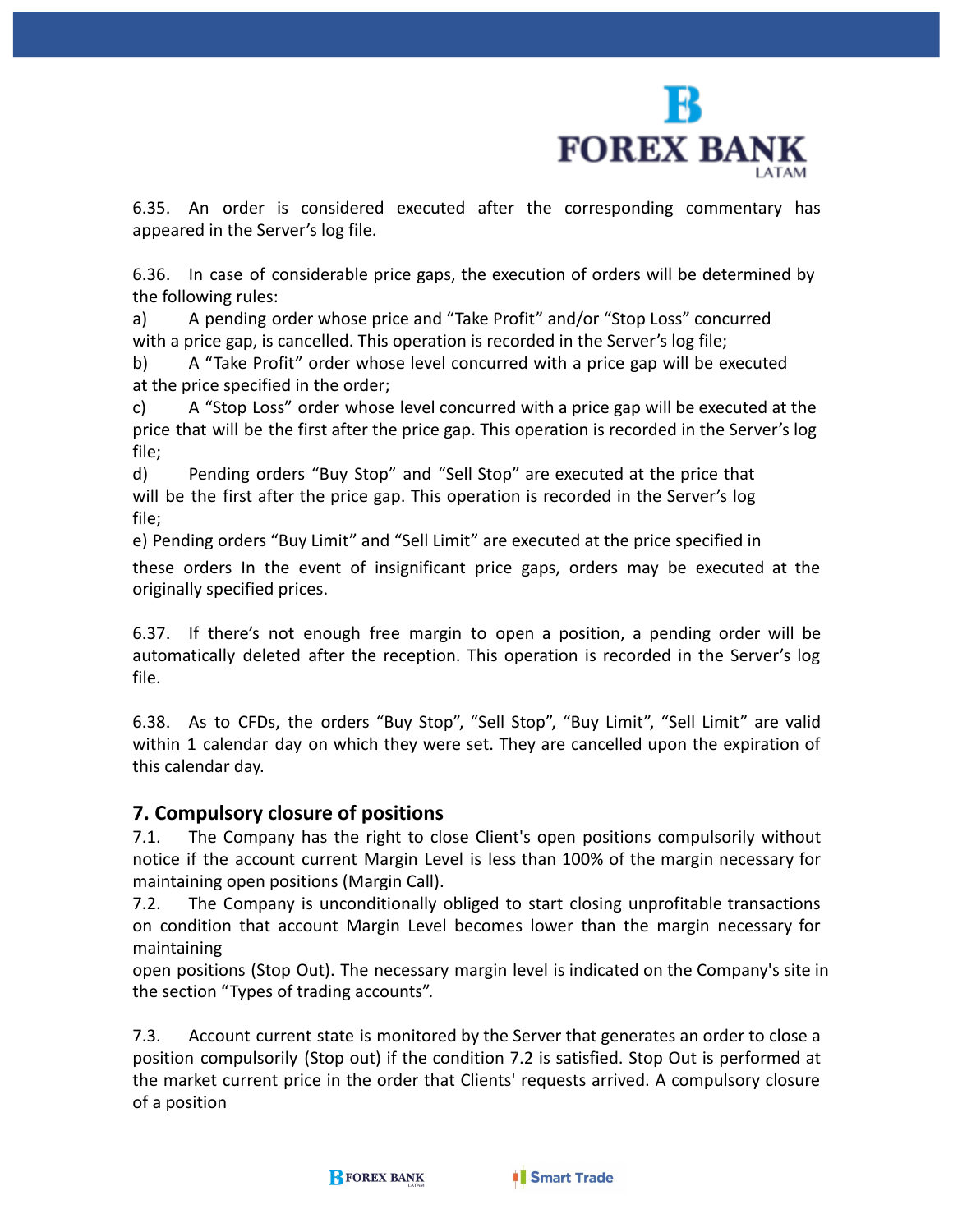

is attended by the corresponding commentary "stop out" in the Server's log file.

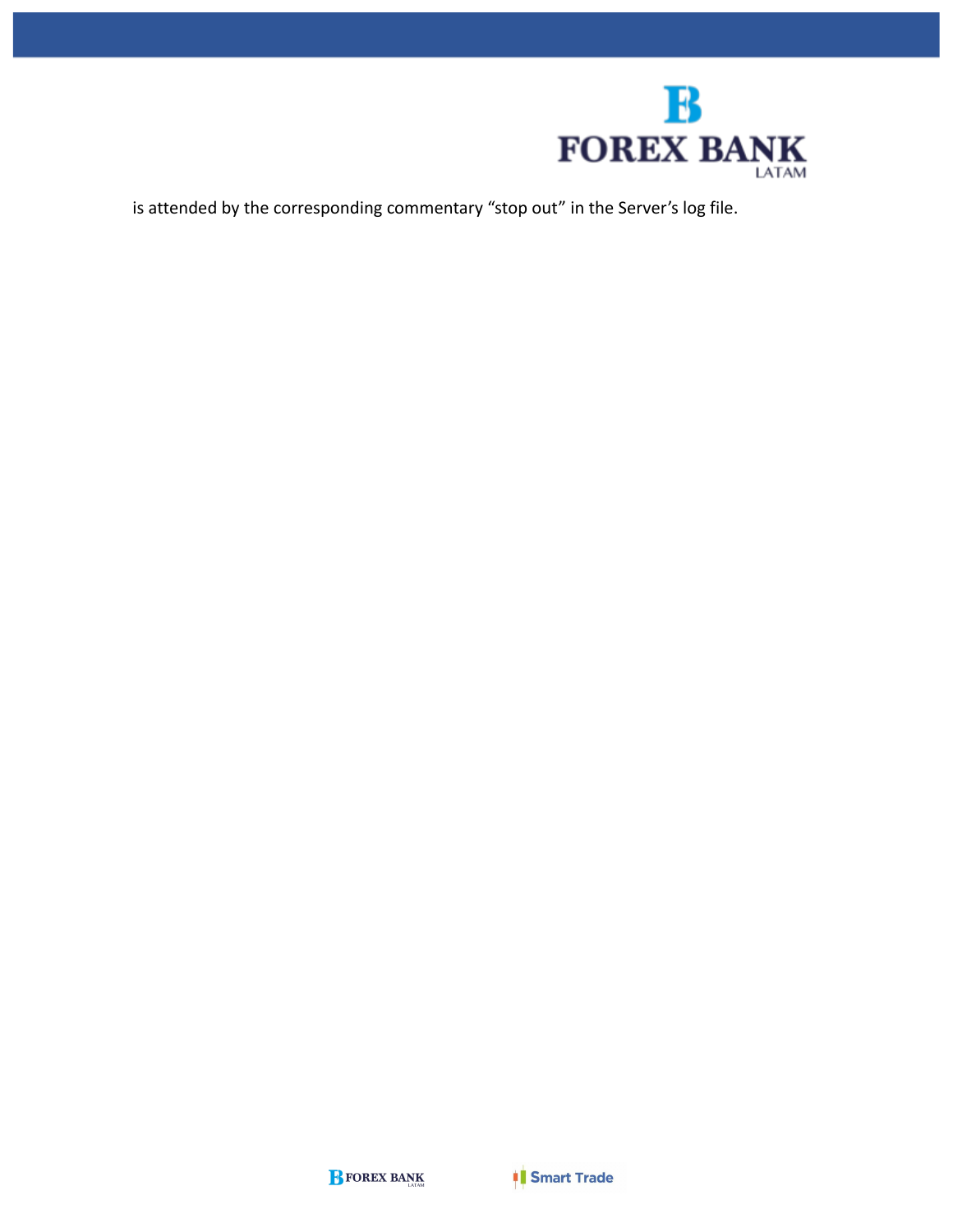

7.4. In the presence of several open positions, the one with the biggest floating losses will be closed the first.

7.5. In exceptional cases the Company has the right to compensate for negative balance in the Client's account using funds deposited in the Client's another account.

7.6. The Client is obliged to personally monitor the state of his/her trading account and top it up at his/her discretion if necessary in order to avoid the closure of transactions following Margin

Call and Stop Out. The Company is not liable for the closure of transactions following Stop Out if the Client is not able to make a deposit in his/her account timely for any reason. If automatic deposit of an account is found impossible, the Client can contact the Company's employee.

## **8. Procedure for handling claims and disputes**

8.1. Parties of this Agreement try to settle all disputes through negotiations and by way of holding correspondence in accordance with procedures for claims.

8.2. The Company accepts claims arising under this Agreement only in writing and not later than three calendar days from the date (day) of a dispute.

8.3. The Client must write an e-mail and send it to the Trading operations department at [contacto@forexbankla.com](mailto:contacto@forexbankla.com) without disclosing this information before the examination ends. Claims submitted otherwise will not be considered.

8.4. Period of time for examining a claim from the Client is not more than 14 working days.

8.5. If a claim is justified, the dispute is settled only by means of compensatory payment transferred to the Client's trading account. If the Client had intention to commit an action but did not commit it for some reason, the Company shall not reimburse for the losses resulted from such

omission and shall not compensate for moral damages.

8.6. In case of a positive decision on a dispute the Company makes compensation payment to the trading account of the Client within one working day from the moment of a positive decision on a dispute.

8.7. The Client's claim shall contain the following information: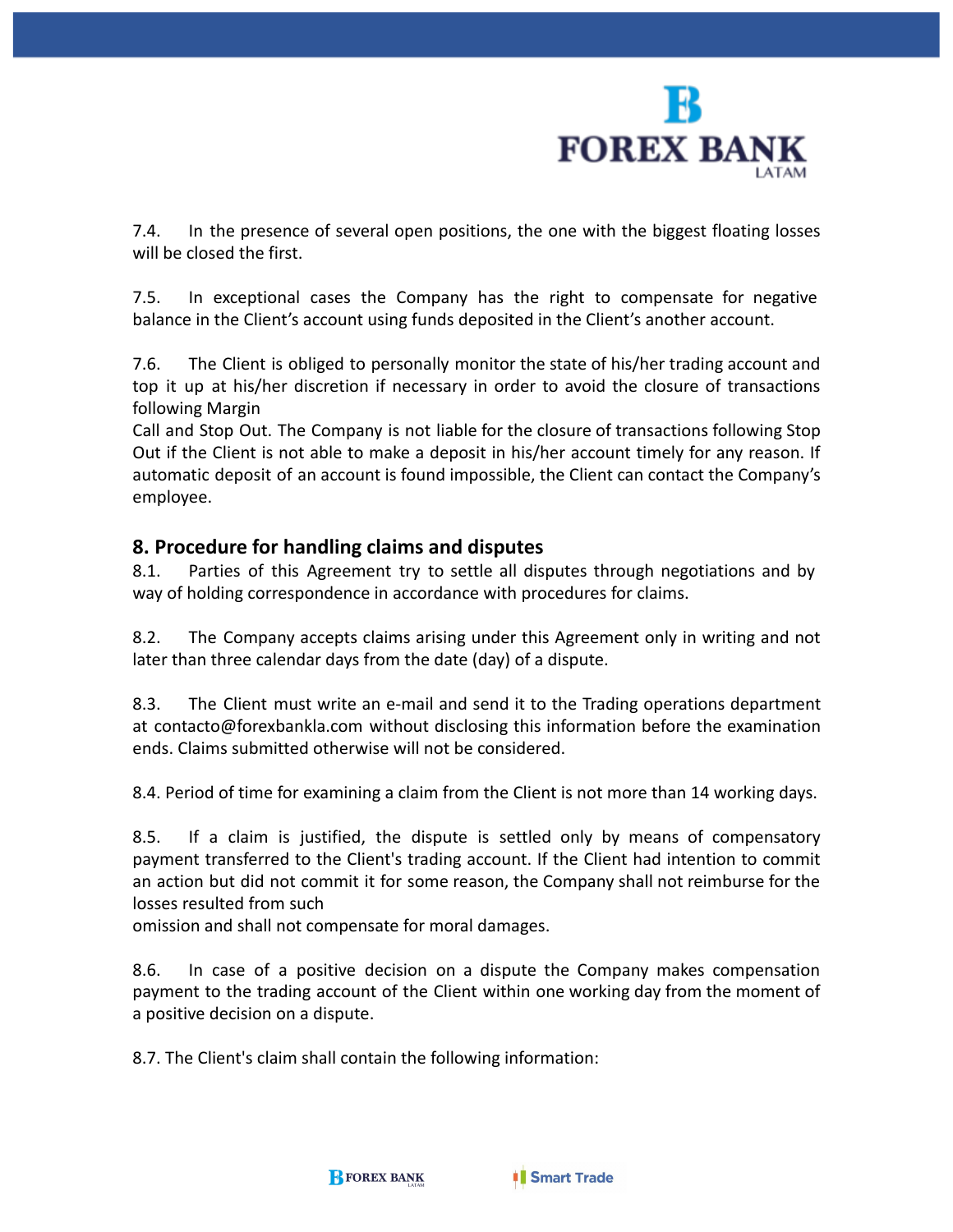

a) Full name;

b) Client's e-mail or trading account number;

c) Dispute date and time;

d) Ticket of a disputable trade (if necessary);

e) Substance of the claim without excessive emotions. Claims submitted otherwise will not be considered.

8.8. The Company is entitled to refuse examination of a claim if:

a) A claim doesn't meet the items 8.2, 8.3, 8.7;

b) A claim contains obscene words and/or insults concerning the Company or its employees;

c) A claim contains threats against the Company or its employees;

d) The Client uses the threat to blacken the Company's reputation in social networks and other internet resources as an argument.

8.9. In case of disputes about the state of the Client's account, all parties examine the protocols of the Client's operations by use of the Company's Server's log files.

8.10. The Company has the right to cancel a transaction result if the transaction was executed by using funds obtained as a result of violation of the terms specified in this Agreement.

8.11. In case of a conflict situation, which is not described in this Agreement, the Company makes final decision on the basis of generally accepted market practice and ideas of a fair settlement of a dispute.

## **9. Client identification**

9.1. The Company has the right to require the Client to confirm his/her registration information specified when opening a trading account. To do so, the Company may ask the Client at its own discretion and at any time to provide a notarized electronic copy of his/her identification document,

bank statement or public utilities bill as a proof of residence. In particular cases, the Company may ask the Client to provide a photo of him/her holding his/her ID near his/her face. The detailed client identification requirements are set out in the "AML policies" section on the Company's official site.

9.1.1. In exceptional cases, the Company has a right to demand that the Client provide a video record or a live video where he/she is reading aloud his/her personal information in English, holding the identity document opened at the photo page close to his/her face.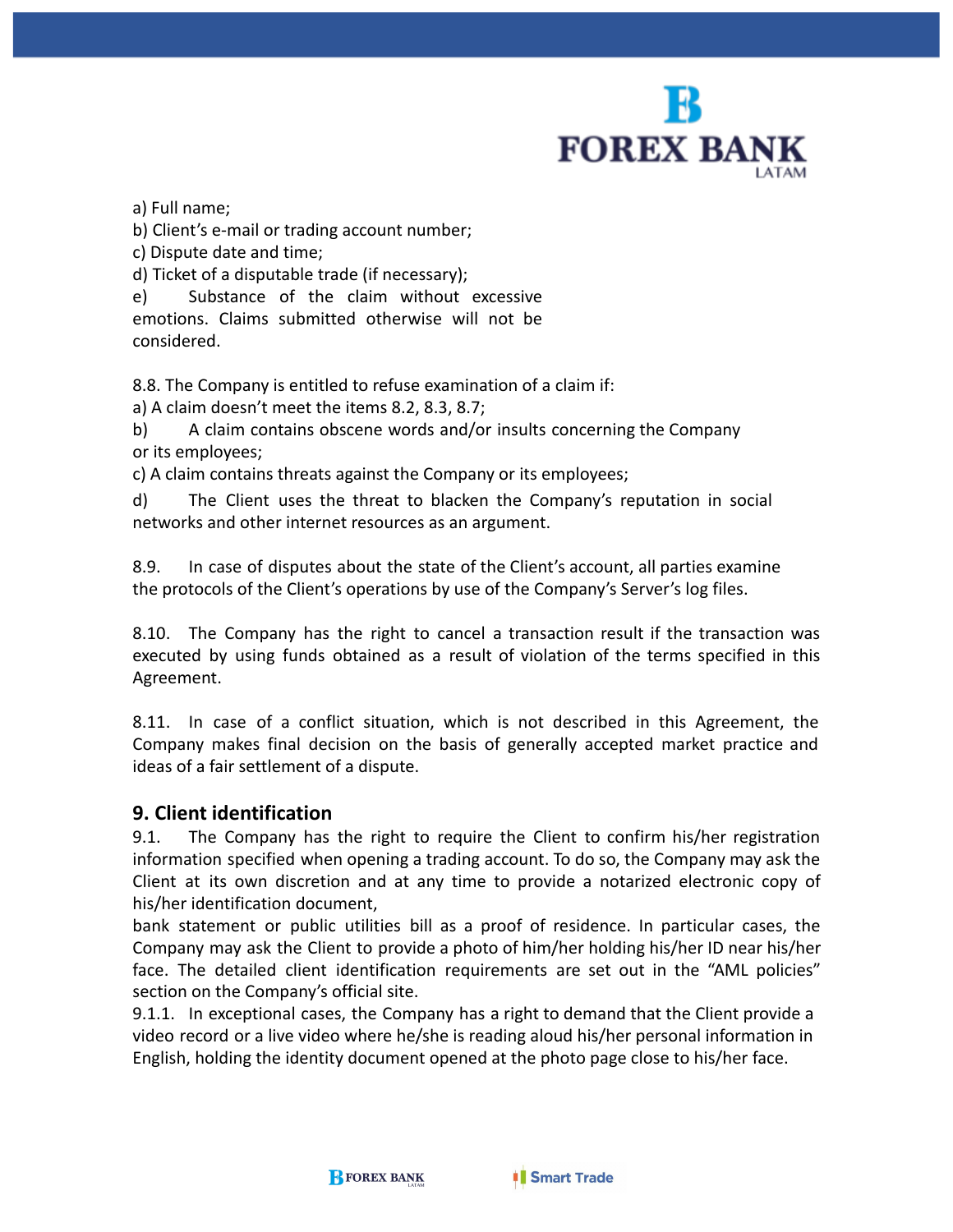

9.2. If the Client hasn't received a request for scanned copies of documents, the account verification procedure is not obligatory, but the Client can upload voluntarily a copy of the Passport or another document confirming his/her identity to the Client's Profile to ensure account verification. There should be taken into account some which require full profile verification according to the specificity of the Trading Platform's operation.

9.3. If any Client's registration data (full name, address or phone number) have been changed, the Client is obliged to notify immediately the Company's client support department of these changes by sending a request to [contacto@forexbankla.com](mailto:contacto@forexbankla.com) or to make changes without assistance in the Client's Profile.

9.4. To change the phone number related to the Client's Profile, the Client shall provide a document confirming ownership of a new phone number (agreement with a mobile phone service provider) and a photo of the ID held beside the Client's face. The Client's personal data shall be the same in both documents.

9.5. The Client is responsible for authenticity of the documents (their copies) and recognizes the right of the Company to contact the appropriate authorities of the country of the documents issuer to validate their authenticity.

## **10. Authorities and responsibilities of the Company and the Client**

10.1. The Client has the right to:

a) conduct trading operations on the Trading account, in accordance with the terms of this Agreement;

b) receive all information related to the Trading account through the interface of the Client's Profile or using contact details indicated in the Client's Profile;

c) make deposits into his/her Trading account and withdraw funds according to the terms of this Agreement.

10.2. The Client acknowledges that any market recommendations and information submitted to the Client by the Company or by any person in the Company do not represent a proposal to conduct a transaction.

10.3. The Client is informed and agrees that the Company is not liable for acts or omissions of the Client to conduct operations on his/her own Trading accounts.

10.4. The Client confirms that he or she is solely responsible for the state of his/her Trading accounts and Personal Profile.

10.5. The Client undertakes to guarantee protection to the Company against various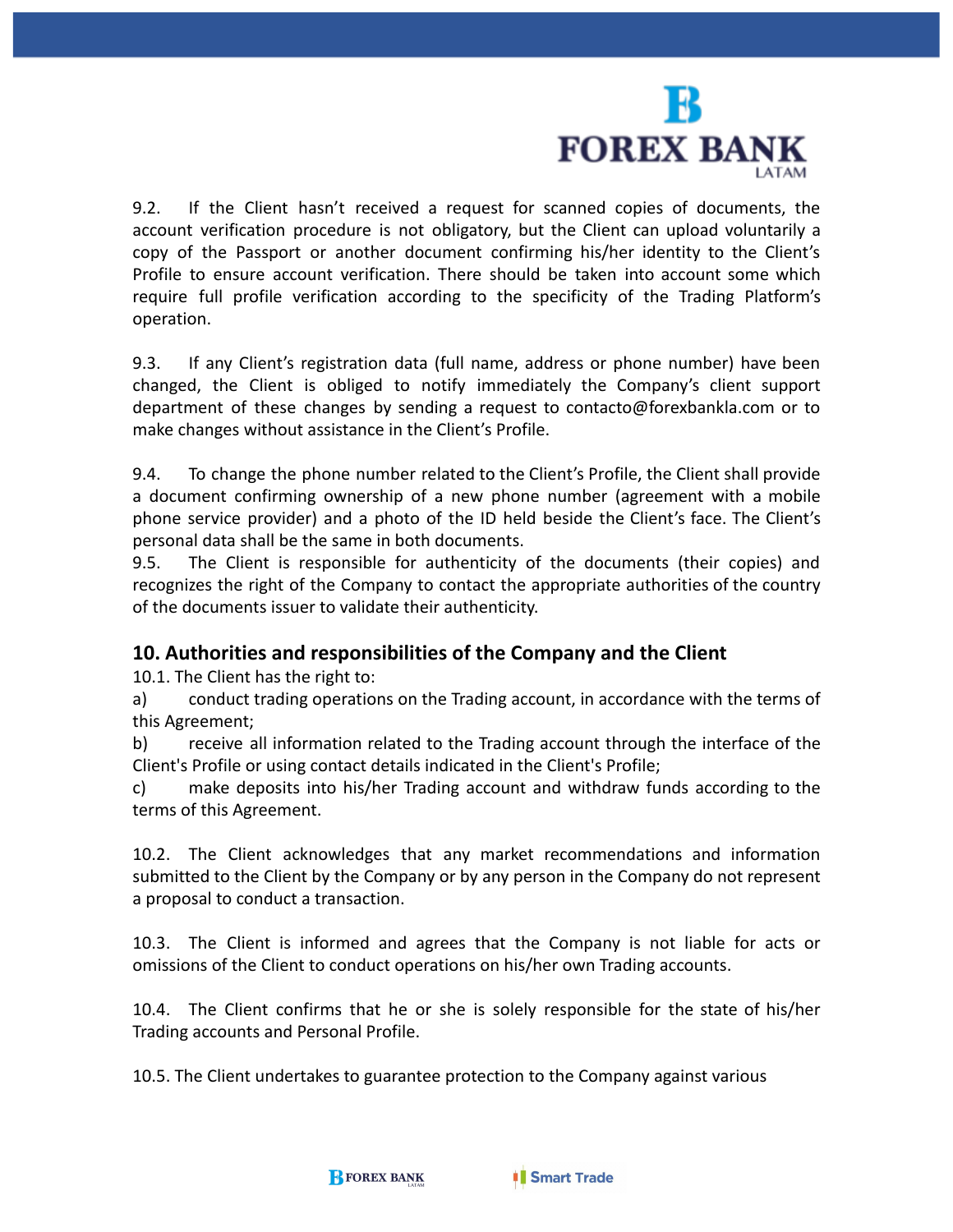

liabilities, costs, claims, damages that may arise directly or indirectly due to Client's failure to comply with obligations under this Agreement.

10.6. The Client acknowledges that he/she is obliged to provide copies of documents as requested by the Company which confirm data that he/she provided during registration, and he/she must ensure that all information provided by the Client to the Company is true, correct and complete; the Client must inform the Company of all changes immediately.

10.7. The Client:

a) agrees to bear responsibility for all actions executed within his/her Client's Profile, including transactions executed in the financial markets;

b) guarantees safety of his/her account data and passwords. In case of loss or transfer of these data to third parties full responsibility rests with the Client.

10.8. The Client agrees that the Company or any third party, involved in providing services to the Client, is not responsible for any phone line or Internet failures, or any incidents and circumstances, which do not depend on the Company.

10.9. The Client acknowledges that, according to AML Policy, the Company has the right to require the details of the Client's bank account opened in the name of the Client, imposing restrictions on funds withdrawals only by bank transfer by use of the specified bank account details. If the Client refuses to provide these details, the Company reserves the right to block all the account operations until the specified information is provided.

10.10. The Client agrees that if the Company has a reason to believe that the Client's trading account is used for money laundering or the account holder conceals information or provides wittingly false registration data, as well as if there is a reason to believe that trading operations on the Client's trading account have been executed by violating this Agreement, the Company reserves the right to suspend all operations within the Client Profile and on the Client's trading accounts to carry out necessary checks (check of registration data, client identification, verification of the history of account deposits, etc.) until all the circumstances are clarified.

#### 10.11. The Company:

a) is not a provider of communication services and is not liable for non-fulfillment of obligations due to failure in communication channels; b) does not compensate Clients for moral damages.

10.12. The Company, at its own discretion, can provide information, guidance and advice to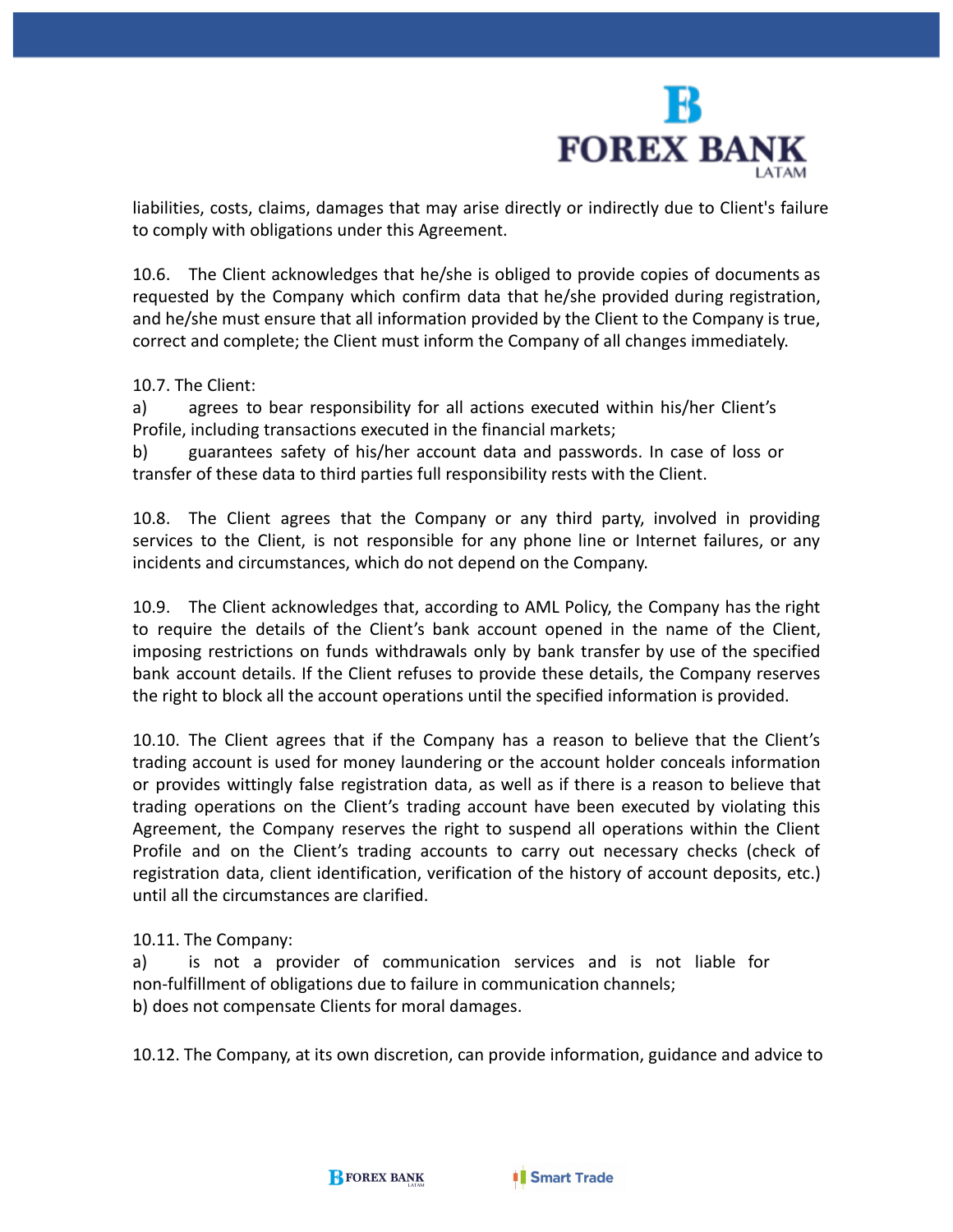

the Client, however in this case the Company will not be liable for the consequences and benefits

arising from recommendations and advice to the Client. The Client acknowledges that in the absence of fraud, willful default or flagrant negligent performance the Company shall not be liable for any losses, costs, expenses which the Client may suffer due to inaccurate information provided to the Client, including but not limited to information about trading operations of the Client.

10.13. The Company is not liable to the Client for any damages, losses, lost profit, lost opportunities, costs (arising from possible movements in the market), unless otherwise specified in this Agreement.

10.14. The Company reserves the right to change or modify this Agreement, notifying the Client by email 7 calendar days before the amendments come into force.

10.15. The Company assures that the data provided by the Client in the registration form are strictly confidential.

#### **11. Client Risk Disclosure**

11.1. Risk of losses when trading at the financial markets can be quite significant. The Client must carefully examine his/her financial capacity with respect to such trading operations.

11.2. The Client can lose his/her initial funds in full, as well as any additional funds deposited to enhance or control positions in the market in accordance with this Agreement.

11.3. Restrictive orders, such as "stop-loss" are not always effective to limit losses of the Client within pre-planned amount, since market conditions can make execution of such orders impossible.

11.4. The Client must understand that the Company is not liable for losses, directly or indirectly caused by restrictions imposed by the government, currency or market regulations, suspension of trading, war or other conditions, normally called "force majeure" and which are beyond the control of the Company.

11.5. The Company has ample grounds to determine boundaries of force-majeure circumstances. The Company takes appropriate steps to inform Clients of force-majeure.

11.6. Algorithm of trading transactions is determined directly by the developer of the software used by the Company.